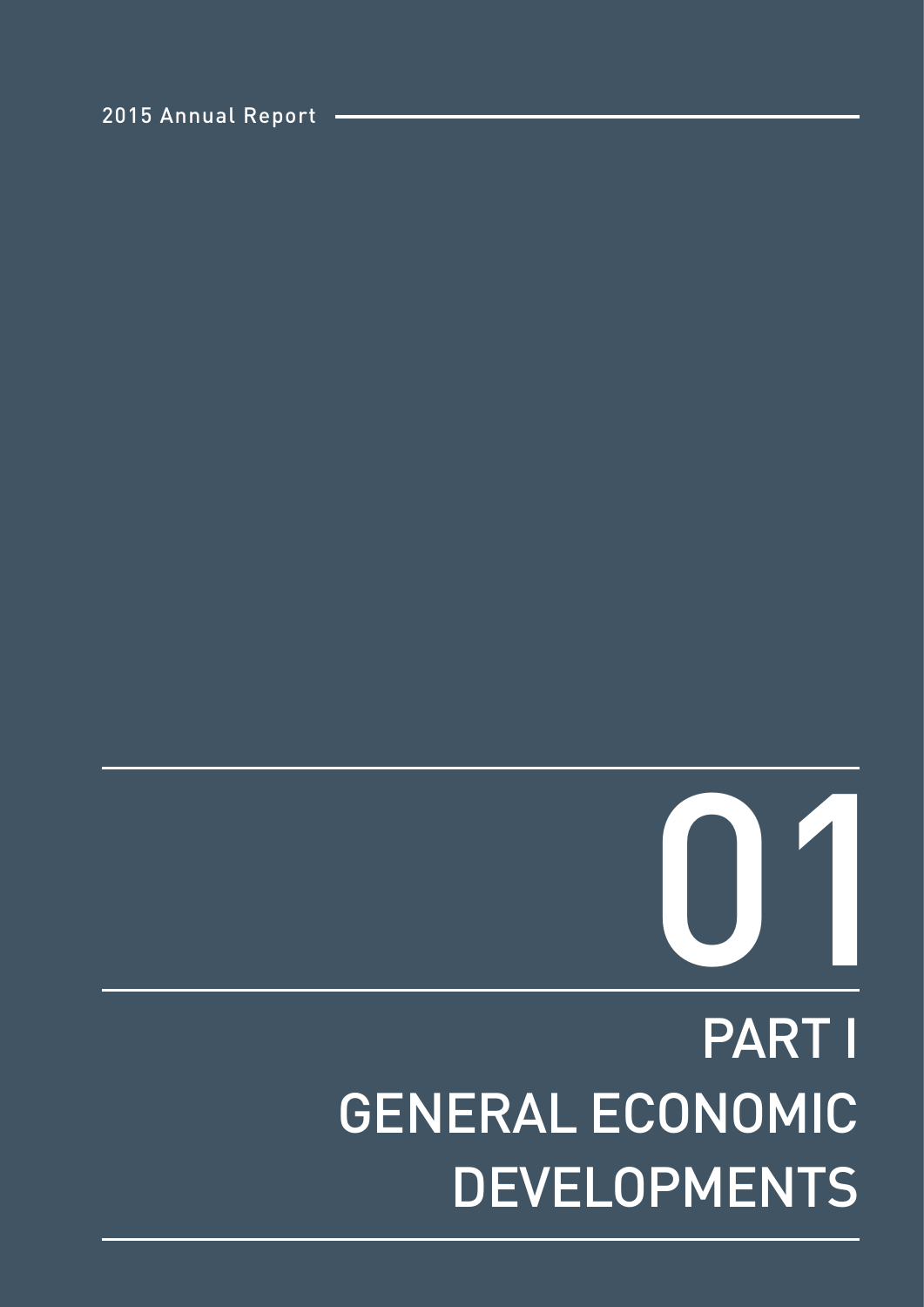# I- WORLD ECONOMY

- **1-1** Based on the latest information provided by the IMF, the world growth rate decreased to 3.1% in 2015 compared to 3.4% in the previous year due to the decline in the growth rates in emerging and developing economies as a group, especially the severe deterioration and negative growth in each of the Russian economy (with the drop in oil prices and the sanctions imposed by the West) and the Brazilian economy (that faces recession) and the less severe slowdown in the Chinese economy. It has become evident that the emerging and developing economies contribute lately to more than 70% of world growth based on Purchasing Power Parities (PPP). In return, the recovery in the group of advanced economies was limited in 2015 with a stable growth rate in the US economy and a moderate improvement in the growth of the economies of Japan and the Eurozone , faced by a decline in the economic performance of the United Kingdom and Canada (see schedule below).
- **1-2** It is expected that the world growth rate will increase back slightly to 3.2% in 2016 and 3.5% in 2017 with the gradual recovery anticipated in some emerging and developing economies out of the economic distress they are witnessing now, such as Russia and Brazil where negative growth rates were recorded, and some oil-producing countries in the Middle-East, barring economic and political agitations or crises. This despite the expected decline in the Chinese economic activity faced by a slight even insignificant increase in the growth of advanced economies as a group.
- **1-3** Based on the same source, there exist three major factors that still control in this period the world economic outlook. First, the gradual slowdown in the Chinese growth with a return of some balance to economic activity through the shift towards consumption and services away from investment and manufacturing industries. This is shown by the fast decline in the import-export activity. The decline in the demand and investment activities in China (and other countries) has repercussions on other economies through world trade channels and the demand for primary commodities especially oil. Second, the decline in energy prices and other commodities and the following pressure on public finances in oil-exporting countries and burden on their economic growth. This decline, however, contributes to a decrease in expenditure on energy and to supporting demand in oil-importing countries. The decrease in oil prices has also major effects on investments in the oil and gas sectors, especially in extracting them, which in its turn affects the activity of the world economy. The third factor is the gradual tightening of monetary policy in the US based on economic developments through an increase in interest rates in light of the prevailing though slow economic recovery. In return, central banks in some of the other major advanced economies, such as the Eurozone and Japan, continue adopting expansionary monetary financial policy to support economic activity and incentivize stimulate growth. The increase in the base interest rates in the US coupled with fears of declining growth in some emerging markets may have negative repercussions on external accounts, capital flows, and exchange rates in some emerging economies. It is to mention that the Federal Open-Market Committee (FOMC) expected lately that the average long-term interest rates will not exceed 3.25 % over the next three years.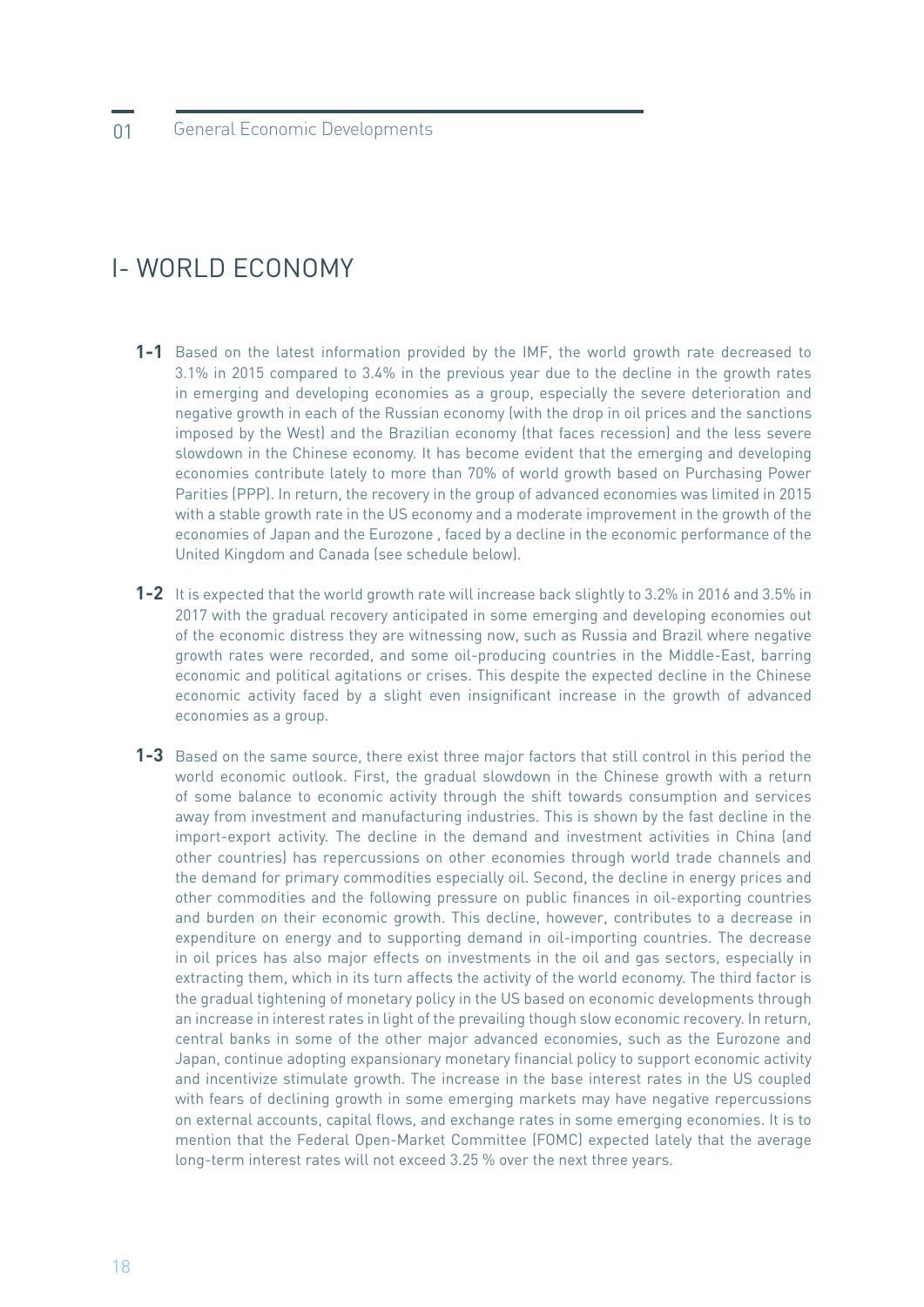|                                                             | <b>Realized</b> |        |        | <b>Expected</b> |
|-------------------------------------------------------------|-----------------|--------|--------|-----------------|
|                                                             | 2014            | 2015   | 2016   | 2017            |
| <b>World economy</b>                                        | 3.4             | 3.1    | 3.2    | 3.5             |
| Developed countries, o/w:                                   | 1.8             | 1.9    | 1.9    | 2.0             |
| the US                                                      | 2.4             | 2.4    | 2.4    | 2.5             |
| The Euro area                                               | 0.9             | 1.6    | 1.5    | 1.6             |
| Japan                                                       | 0.0             | 0.5    | 0.5    | $-0.1$          |
| Canada                                                      | 2.5             | 1.2    | 1.5    | 1.9             |
| United Kingdom                                              | 2.9             | 2.2    | 1.9    | 2.2             |
| Emerging and developing countries, o/w:                     | 4.6             | 4.0    | 4.1    | 4.6             |
| Africa                                                      | 5.1             | 3.4    | 3.0    | 4.0             |
| <b>East and Central Europe</b>                              | 2.8             | 3.5    | 3.5    | 3.3             |
| Commonwealth of independent<br>states CIS, including Russia | 1.1             | $-2.8$ | $-1.1$ | 1.3             |
| Russia                                                      | 0.7             | $-3.7$ | $-1.8$ | 0.8             |
| <b>Brazil</b>                                               | 0.1             | $-3.8$ | $-3.8$ | 0.0             |
| Developing Asian countries, o/w:                            | 6.8             | 6.6    | 6.4    | 6.3             |
| China                                                       | 7.3             | 6.9    | 6.3    | 6.2             |
| India                                                       | 7.2             | 7.3    | 7.5    | 7.5             |
| Middle East and North Africa                                | 2.6             | 2.3    | 2.9    | 3.3             |
| <b>Central and South America</b><br>and the Caribbean       | 1.3             | $-0.1$ | $-0.5$ | 1.5             |

## World Economic Output growth rate (real GDP) in 2014 and 2015, Estimates for 2016 and 2017 (Percent change)

**Source:** WEO report / IMF

#### The Middle-East and North Africa (MENA) Region

**1-4** As is the case with the world economy, the growth rate in the MENA region declined reaching 2.3% in 2015 compared to 2.6% in the previous year influenced by the lack of confidence and the mounting uncertainty of the situation resulting from the geo-political developments i.e the political conflicts and the regional security tensions, in addition to the continuation of low oil prices with clear dissimilarity effects of this drop in oil prices on economic activity in oilexporting and oil-importing countries as shown below. It is expected that the growth rate in this region will increase to 2.9% in 2016 and 3.3% in 2017 due to some possible recovery in the production and export of oil with the possibility of easing conflicts, a decline in the severity of the regional struggles in this area, and the expected improvement in the Iranian economy as its growth rate will increase from zero in 2015 to around 4% in 2016 and 2017.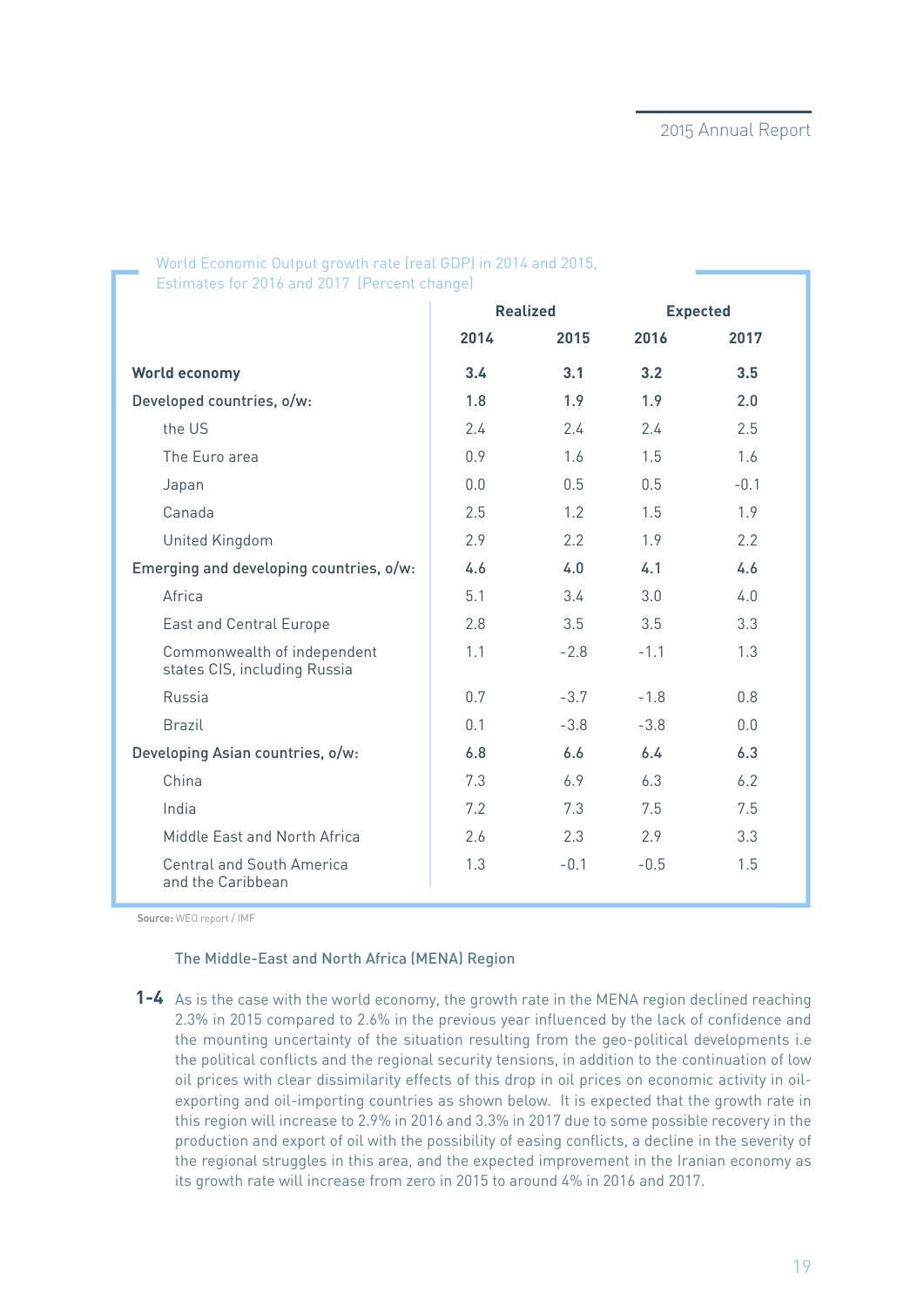# 01 General Economic Developments

- **1-5** As far as **oil-exporting countries** are concerned, the growth rate slightly declined in the Gulf Cooperation Council Countries (GCC) to 3.3% in 2015 (3.4% in 2014). It is expected that the growth rate for this group will slowdown in 2016 to reach 2.8% in the context of the drop in oil prices and the necessity to reduce public spending and control public finances, with all the resulting impacts on the activity and growth of these countries, despite the attempt to stop the negative repercussions by increasing oil production in some Gulf countries. The decline in oil prices caused major losses in government revenues weakening the general budget and external accounts. After having a budget surplus equal to 2.9% of GDP in 2014, the account became negative representing – 13.2% of GDP in 2015 with the expectation that the overall deficit will reach –12.6% of the GDP in 2016. It is expected for the current account to decline from a surplus of 14.8% of GDP in 2014 to a deficit of –0.2% and –2.5% of GDP in 2015 and 2016 respectively. However, there exist many preventive margins in the form of foreign assets allowing some oil-exporting countries to avoid major public spending cuts and reduce the burden on growth. Countries where preventive margins are low or not available face more urgent needs for fiscal corrections such as applying reforms aimed at diversifying economies away from oil through an improvement in business environment, a stimulus to raise private commercial projects and to increase employment in the private sector.
- **1-6** In oil-importing countries however, the situation differed as the growth rate rose to 3.8% in 2015 compared to 2.9% in the previous year. It is expected for the growth rate in these countries to reach 3.5% in 2016 and 4.2% in 2017 as these countries benefit as a group from the fall in oil prices due to an increase in confidence and investment level with the available capacity to achieve economic reforms and control public finances on one hand, and the improvement of the economic growth and performance in the euro area which supports the demand for their products and services on the other. The positive impacts differ among various countries especially for those that suffer from the complications of the security and political struggles in the region.

# II- THE LEBANESE ECONOMY

In 2015, the performance of the Lebanese economy was weak as was the case in the preceding **2-1** four years after the beginning of the bloody strife in Syria, and perhaps the weakest in the last ten years. The real GDP growth rate decreased to 1% compared to 2% in 2014 and 3% in 2013 based on the preliminary available data. The slowdown in economic growth is attributed to the decline in overall demand with the continuation of the political and institutional semistagnation and the presidential void since May 2014 which negatively affect the confidence of both consumers and investors causing wait and see attitude in making decisions concerning spending on durable goods and undertaking investment projects. This curtails the size of consumption and investment which constitute the two basic components of GDP. The slowdown is also due to the worsening of the already critical situation in Syria and the regional struggle which affect directly and indirectly tourism, exports, capital flows and foreign direct investment.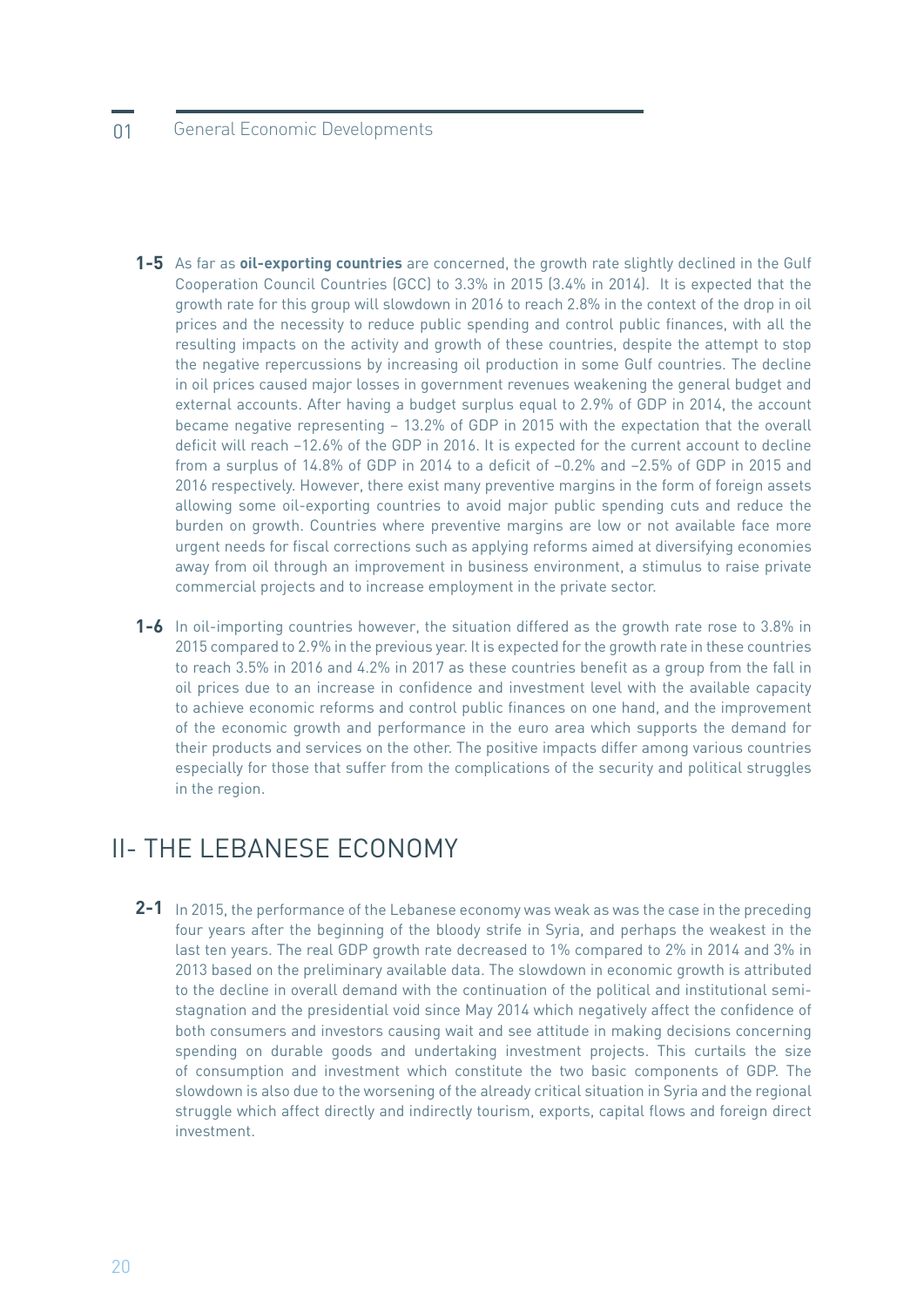**2-2** It could be noticed that the growth rate in Lebanon experienced in 2015 the same declining trend witnessed in the world and the Middle-East region economies but came lower than the world average growth rate (3.1%), the oil-importing countries in the MENA region growth rate (3.8%) and the Arab world growth rate (2.8%). The IMF expects the real growth rate in Lebanon to be 1 % and 2% in 2016 and 2017 respectively. In this context, the improvement in the economic growth in the next period requires a relief in the domestic political situation with the election of a president of republic and the agreement on an electoral parliamentary law in order to restore confidence, revive economic activity, and conduct necessary structural reforms. In addition, there is a need for a decline in the pace of regional struggles as the Syrian conflict has shown the degree of its long term influence on the Lebanese economic outlook.

| GDP, current account, growth & inflation rates                |        |        |        |
|---------------------------------------------------------------|--------|--------|--------|
|                                                               | 2013   | 2014   | 2015   |
| Real Growth rate [%]                                          | 3.0    | 2.0    | 1.0    |
| Change of the consumer price index<br>(average per annum) (%) | 4.8    | 1.9    | $-3.7$ |
| GDP Deflator [%]                                              | 5.3    | 2.8    | 1.4    |
| GDP (LBP billion)                                             | 71,185 | 74,714 | 76,518 |
| GDP (USD billion)                                             | 47.2   | 49.6   | 50.8   |
| Balance of Payments (USD billion)                             | $-1.1$ | $-1.4$ | $-3.4$ |

**Sources:** Central Administration of Statistics (CAS) - IMF.

- The available economic indicators in 2015 registered either a decrease or a slowdown in the **2-3** pace of their improvement in comparison to their levels and performance a year earlier, thus reflecting the weak general economic activity in Lebanon that is influenced by the domestic and regional existing situation. We cite some of these following indicators:
	- The decrease in cleared checks value by 6.6%, usually reflecting a decline in spending size or aggregate demand, which indicates especially the weak activity in trade and construction sectors. It is to mention that this decline in cleared checks value partly implies the decrease in some internal and external prices as mentioned in more than one place in this report.
	- A decrease in 2015 in each of construction area permits by 8.9%, real estate fees by close to 9.4%, the number of real estate sales operations by 10.5%, and the delivered quantities of cement by 8.6%, all pointing out to a decline in the performance of real estate and construction sector.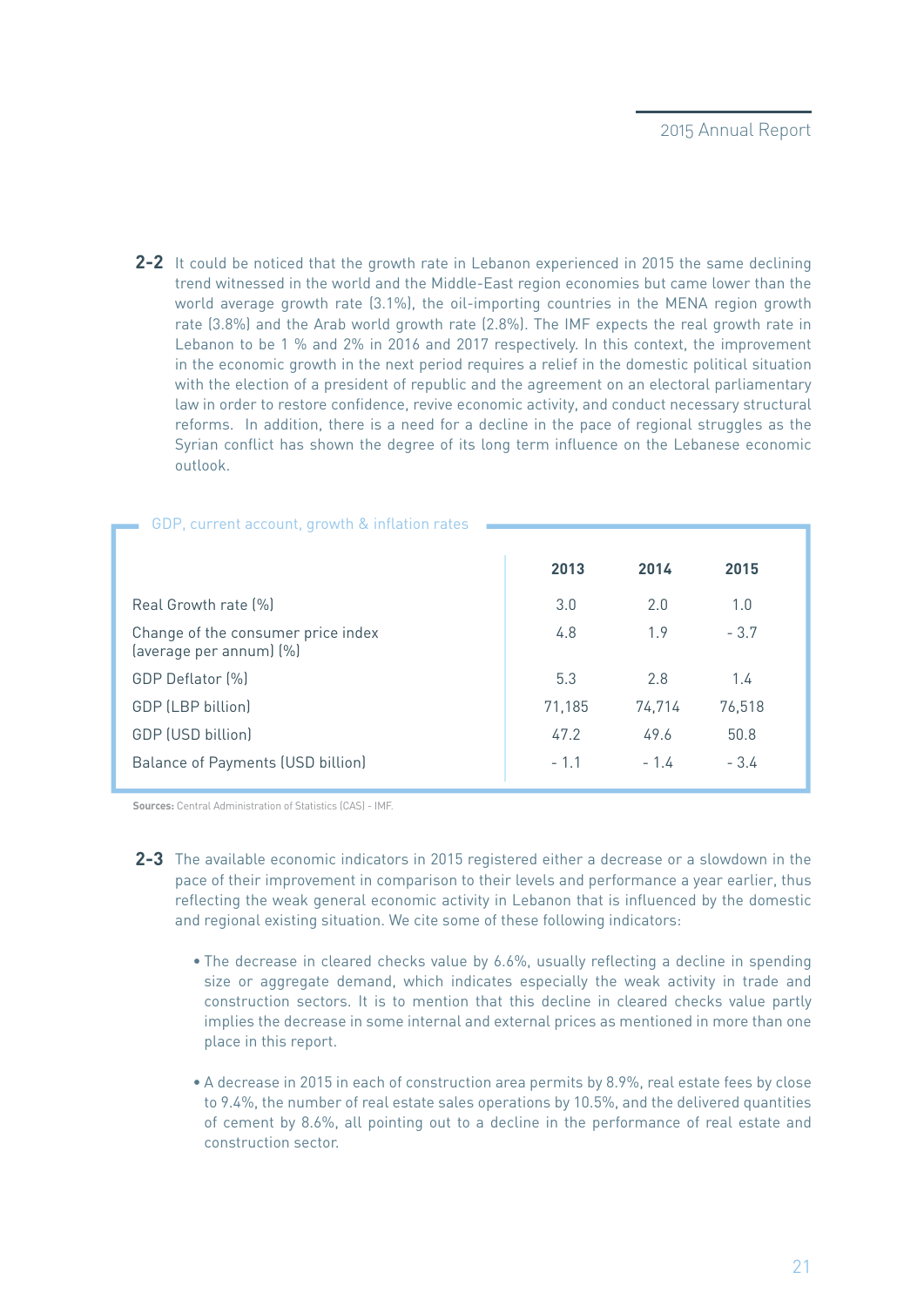# 01 General Economic Developments

- A decrease in each of exports of goods quantities by 13.2% and in their value by 10.9% in 2015, and a decline in the value of industrial exports by 11.2 % in the same year. The value of agricultural exports decreased as well by 6% with the increase in transport and insurance cost due to the war in Syria and the regional developments. This also indicates the decline in the performance of the agricultural and industrial sectors.
- A decline in the number of KAFALAT loans granted to small and medium enterprises, especially those operating in the agricultural and industrial sectors by 19.2% in 2015. Their value also decreased by 14.8% in the same year which also reflects the decline in the mentioned sectors as well the investment spending in them.
- The increase in imports of goods quantities by only 1.6% in 2015 as an indicator of the weak household consumption and the production of goods, services and investment. The value of imported goods declined by 11.8% in the mentioned year.
- An apparent improvement outside the general framework is recorded in tourism activity reflected by the increase in incoming passengers via Beirut Airport by 9.1% and the outgoing ones by 10.7%, and the increase in the number of tourists arriving to Lebanon by 12.1% in 2015, knowing that more than one third of them are from Arab countries. Additionally, hotel occupancy rates in Beirut increased to 56% in 2015 compared to 52% in 2014. It is to mention that the airport activity includes a large number of Syrian and Iraqi refugees.
- An improvement in BDL coincident indicator by only 2% in 2015 (+ 3.2% in 2013 and 2014) which is in line to a certain extent with the low economic growth and the performance of the economic indicators mentioned above.

It is noticed that the economic indicators available for the first four months of 2016 improved when compared to the same 2015 period which we hope will be generalized over the full current year.

- The weak economic performance along with the decrease in prices in general, in addition to **2-4** the drop in world oil prices impacted the public finances especially the growth of government revenues that increased outside the revenues from the telecom and treasury operations by only 0.6% in comparison to 20141 . Without such exclusion and considering total figures as they are and comparing them with 2014 figures (including sums of previous years as mentioned above), the total revenues from budget and treasury operations would have declined by 12%.
- In return, the decrease in the price of oil derivatives and oil bill contributed to the decrease in **2-5** the costs of the Electricité Du Liban (EDL) by close to USD 1 billion in 2015, which had to lead to an important decline in government expenditure had it not been for the increase in other expenditures, for different reasons, and debt service due to the policy of managing public debt emphasizing issuing long-term bills with relatively high yields compared to short-term bills, and for other reasons related to country risk and monetary stability. It is also to mention the non -apparent burden of the Syrian refugees on public finances especially the presence of 1.5

We excluded from this comparison, for the sake of precision, the revenues from the telecommunications because starting January 2015, the 1telecom figures that are represented in the fiscal performance are the actual transfers from the Ministry of Telecom to the treasury account at BDL, whereas in the previous years, these figures were the one estimated by the Ministry of Telecom (MOT) or the Ministry of Finance (MOF). The revenues from telecom in 2014 practically included large sums dating back to previous years that were collected during that year. Thus, comparing 2015 and 2014 in this respect becomes imprecise and misleading. We also excluded resources in the treasury transactions due to collecting arrears from the Ministry of telecom in 2014, out of which part is for the municipalities, whereas the issue differs concerning the funds of the municipalities in 2015.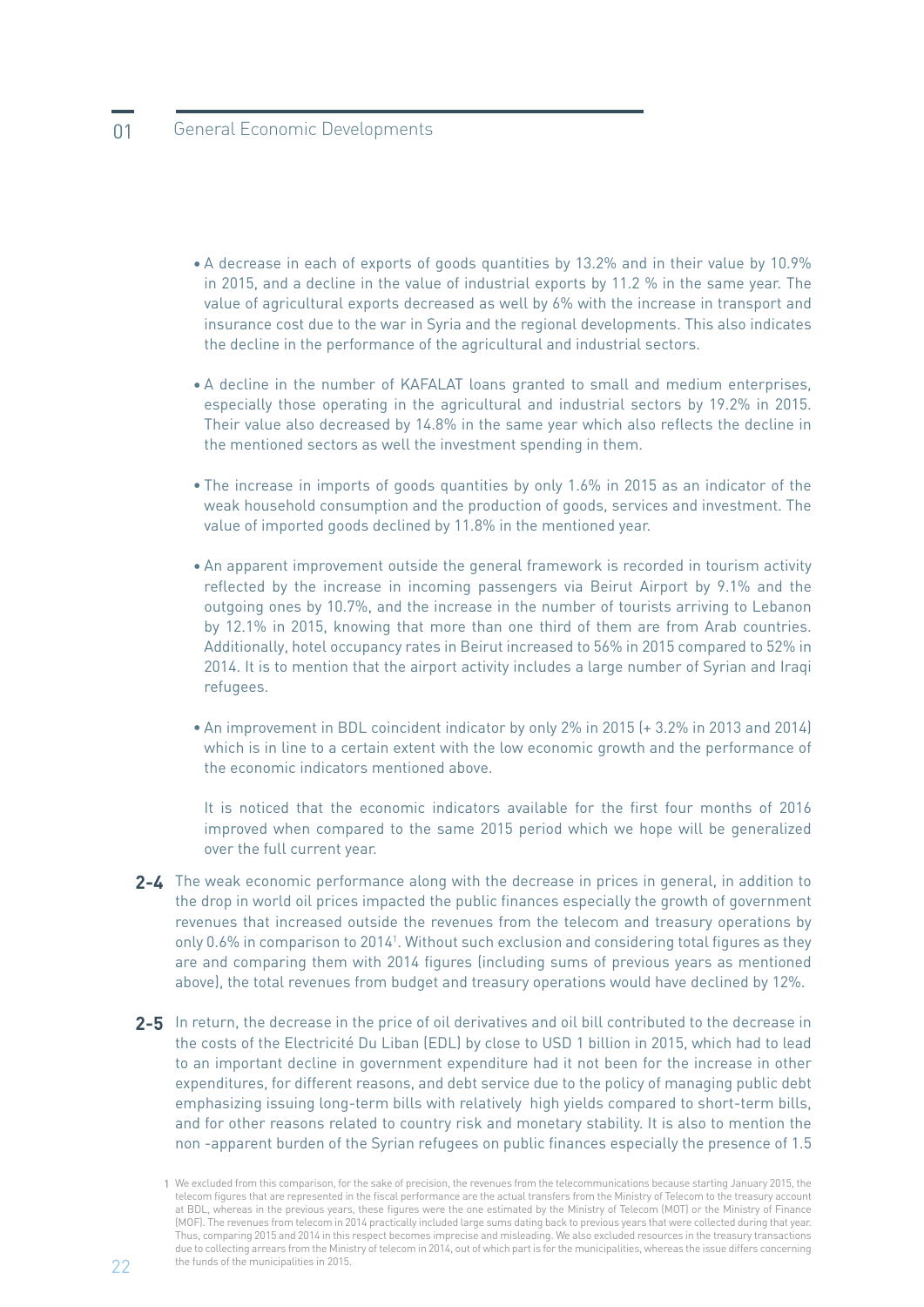million Syrian refugees causing the increase in demand on public services such as health, education, electricity, transportation and others rising pressures on public expenditure. Accordingly, total expenditure from budget and treasury operations declined by only 2%.

- Ultimately, public deficit increased to 7.8% of GDP in 2015 from 6.2% in the previous year, **2-6** whereas the primary surplus represented only 1.4% of GDP compared to 2.6% in the two years respectively, so that the deficit to GDP ratio remains one of the highest in the world. It could be noticed from analyzing the figures that the performance of public finances in 2015 as in the preceding year did not help reduce the occurring economic slowdown but it could have contributed to happen.
- After having stabilized at 134% in the previous two years, the debt to GDP ratio increased to **2-7** 138.5% in 2015 with public debt growth by 5.6% exceeding in this year the nominal GDP growth. Thus, the arrangements to control public finances in Lebanon, activating the economic activity and stimulating growth are some of the priorities for sustainable growth over the long term and for turning the trend of public debt into a declining one. There is also a need to shift public expenditure more towards capital expenditure along with the implementation of structural reforms, such as limiting waste, tax evasion and corruption, all are measures conducive for economic growth on a large scale.
- In return, the monetary authorities pursued in 2015 the policy of stability, and stimulating **2-8** economic growth and controlling inflation which registered a negative rate of around 3.7% in the mentioned year due to the slowdown in economic activity, and the drop in imported commodities prices, especially oil derivatives. The monetary authorities, in coordination with the Ministry of Finance and banks, have sought to preserve monetary stability which constitutes the principal goal of monetary policy in Lebanon, for what it represents as a benefit to the banking sector, the economy and the social situation. The BDL, in cooperation with the banking sector, was able to preserve a high level of foreign currency reserves reaching USD 30.6 billion at the end of 2015, excluding its investments in Lebanese Eurobonds and other international securities. Monetary policy also contributed to the support of economic activities by making available economic incentive packages, to involve banks in lending programs that encourage the private sector to invest at low cost in productive sectors and thus create new job opportunities and provide the necessary financing to launch new small and medium size enterprises to activate the economy. The BDL continued to launch these incentives for the fourth year in a row with their amount reaching around USD 1.0 billion in 2016.
- The decline in the external sector in 2015 had a negative effect on growth and economic **2-9**activity, as Lebanon did not benefit as was supposed from the oil bill decrease and thus from the contraction in the merchandize trade deficit. In 2015, net exports (exports minus imports), one component of aggregate demand declined after its stability in the previous year. The value of imports decreased by 11.8% and of exports by 10.9%. And despite the decrease in the merchandize trade deficit by around USD 2 billion, the balance of payments recorded a noticeable deficit in 2015 to reach USD 3.4 billion compared to a lower deficit of USD 1.4 billion in 2014, as a sign that the net financial inflows to Lebanon decrease significantly in 2015 compared to the previous year.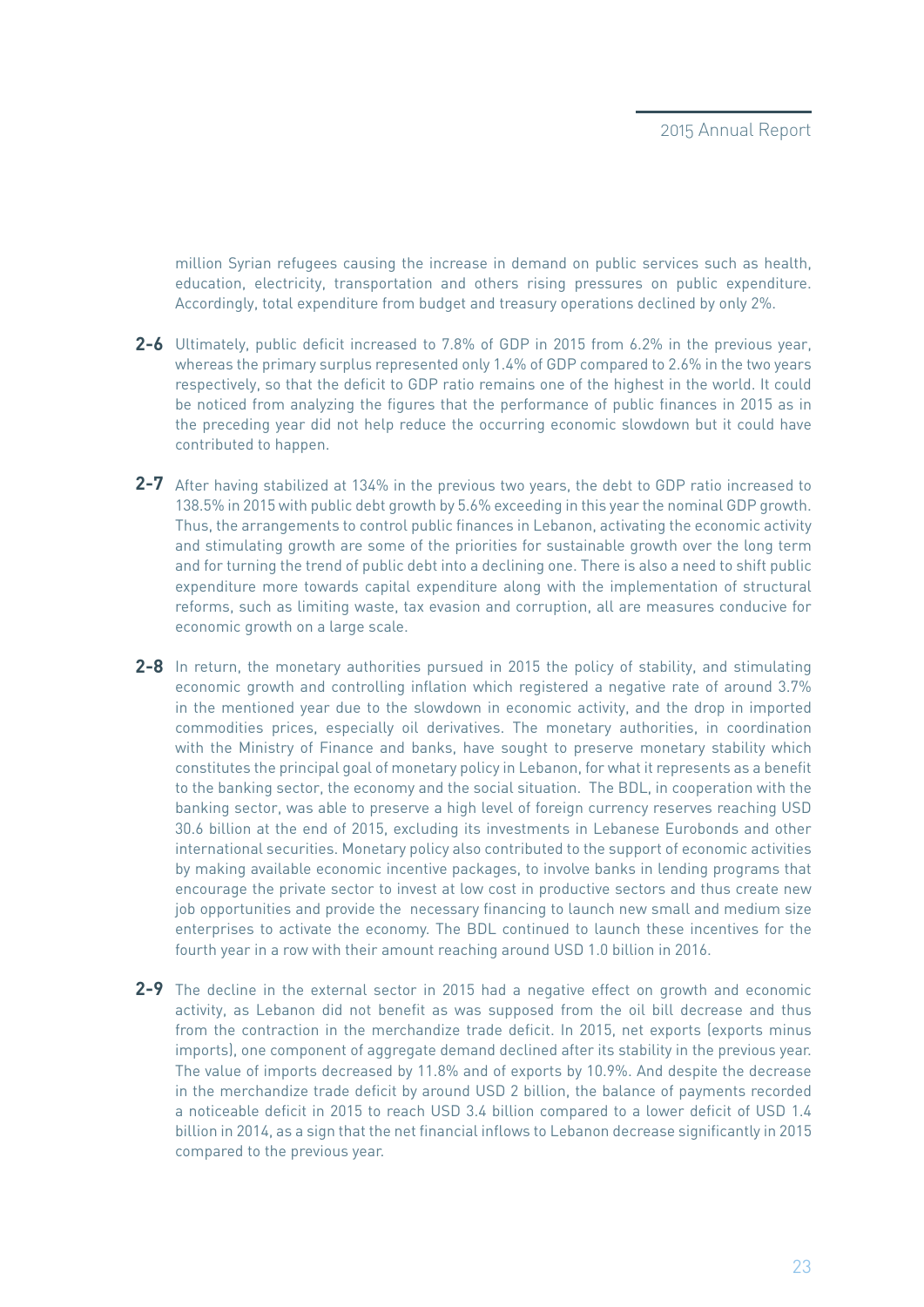# 01 General Economic Developments

- **2-10** The banking sector activity as expressed by the growth of total assets of banks operating in Lebanon remained acceptable in 2015 despite its slowdown compared to the previous year. The total balance sheet of banks grew by 5.9% and customer deposits by 5% which provide the main source of the sector resources constituting 83.3% of the total balance sheet. The deposit increase is still sufficient to cover the financing needs of the economy in its public and private sectors. This is specifically due to the increase in resident deposits that accounted for more than three-fourth of total growth of deposits in 2015. Banks as well contributed to the functioning of the economy in as much as possible by increasing loans to the resident private sector which increased by 5.9% constituting with loans to the public sector close to 170% of GDP. The indicators of liquidity and capital solvency remained at their adequate level to protect the interests of depositors and investors simultaneously.
- 2-11 At the end of the section on the Lebanese economy, it is necessary to recall three issues: First, the importance of the partnership between the public and private sectors according to transparent fundamentals to invest the large abilities of the private sector in areas of development that the economy needs, such as the sectors of telecommunication, transportation, water, and energy that require large investments and the availability of the domestic and regional political environment conducive for these investments. Second, the need to develop policies and measures aimed at reinforcing the competitive advantages of the Lebanese goods and find new markets for them. Third, reviving the vital and strategic oil file for the future of Lebanon as passing the decrees of oil and gas are to be priorities. The issue of extracting them in Lebanon is waiting for the political agreement despite the contribution of potential revenues resulting from them in revitalizing the economic and financial situation in the country, raising government revenues, and reducing the production cost in all productive sectors such as electricity, industry and transport. It is not possible also to disregard the negative effects resulting from the political maneuvering and the continuing delay in the drilling and extracting of oil, and thus prolonging the period of not benefitting from its revenue especially when the prices of oil derivatives rise again.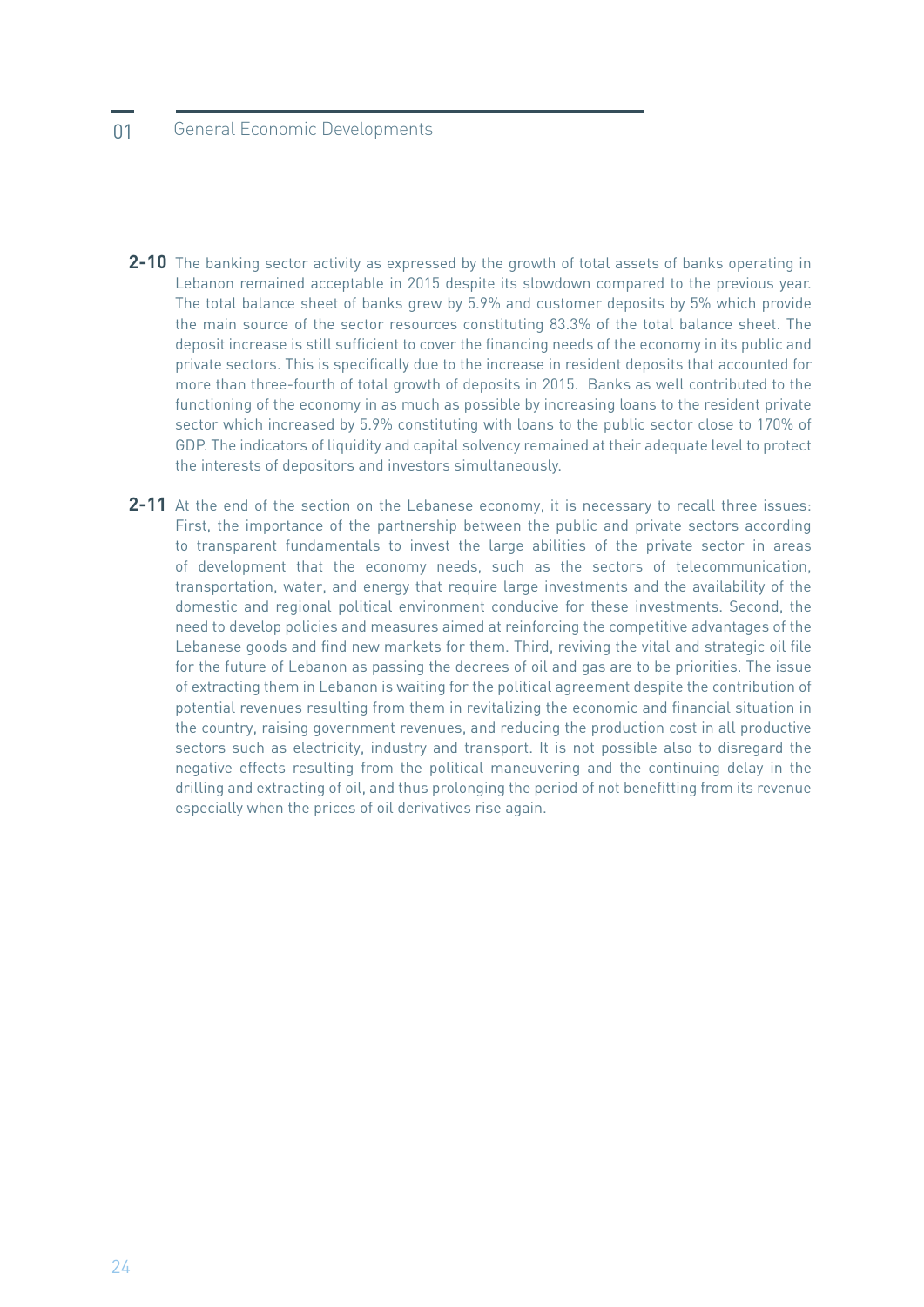# III- PUBLIC FINANCES AND PUBLIC DEBT

**3-1** The public finances situation deteriorated in 2015 compared to the preceding year. Public deficit recorded LBP 5,958 billion or 7.8% of GDP compared to a deficit of LBP 4,632 billion (6.2% of GDP) in 2014, which is, however, less than the deficits that have approached 9% of GDP during the period 2006-2014. The realized primary surplus declined in 2015 to LBP 1,092 billion (1.4% of GDP) from LBP 1,970 billion achieved in 2014 (2.6% of GDP).This is due to many factors specifically the bolstering of the Treasury by the exceptional revenues from telecom dating back to many previous years, which contributed to achieving the results of 2014, whereas the results of 2015 only included yearly revenues from telecom. This partly explains the deterioration of the condition of public finances whereas the other part of the decline is related to the general slowdown in economic activity in the country and other issues detailed below.

|                                        | 2013   | 2014     | 2015     | Change (%)<br>2014/2013 | Change (%)<br>2015/2014 |
|----------------------------------------|--------|----------|----------|-------------------------|-------------------------|
| Total Revenues (Budget +Treasury)      | 14,201 | 16,400   | 14.435   | 15.5                    | $-12.0$                 |
| Total Expenditures (Budget + Treasury) | 20,563 | 21,032   | 20,393   | 2.3                     | $-3.0$                  |
| Overall Deficit                        | 6,362  | 4.632    | 5,958    | $-27.2$                 | 28.6                    |
| <b>Primary Surplus</b>                 | $-361$ | $+1,970$ | $-1,092$ |                         |                         |
| Overall Deficit / GDP %                | 8.9    | 6.2      | 7,8      |                         |                         |
| Primary Balance / GDP %                | $-0.5$ | 2.6      | 1,4      |                         |                         |
|                                        |        |          |          |                         |                         |

Public Finances 2013 – 2015 (LBP Billion)

**Source:** Ministry of Finance.

Total revenues decreased from LBP 16,400 billion in 2014 to LBP 14,435 billion in 2015 or by **3-2** LBP 1,965 billion and by 12%. Such a drop in government revenues would be less sharp if we exclude from the revenues collected in 2014 the exceptional revenues from telecom for the period 2010-2013 which reached LBP 1,636 billion. The decline in revenues was also caused by the weak economic growth as was the case in the previous year and from the decrease in revenues from the value-added tax, especially with the fall in world oil prices. Based on that, the revenues would have declined to 18.9% of GDP in 2015 compared to 22% in the previous year and 22.4% on average during the period 2006-2014. This share is considered low in Lebanon due to the existing tax structure and tax evasion.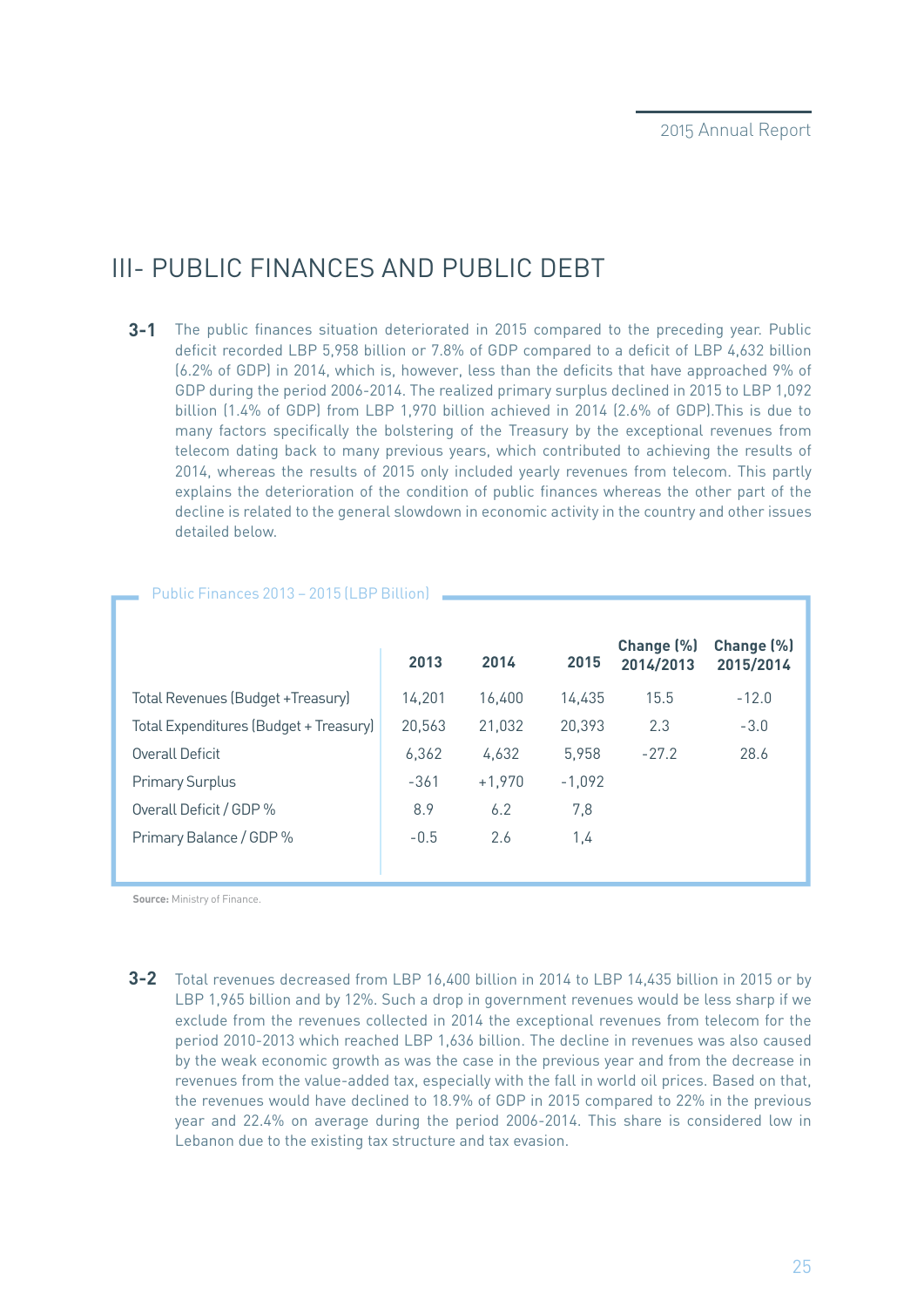# 01 General Economic Developments

**3-3** There was a decline in 2015 in the tax revenue (- 0.5%), the non-tax revenue (-24.1%) and the treasury receipts (- 51.7%). The share of each out of total revenues constituted 71.6%, 22.9% and 5.5% respectively. The slight decline in tax revenue is caused by the decline in tax revenue on built properties (-5.3 %), and domestic taxes on goods and services (-2.5%), knowing that the revenues from the value-added tax (VAT) representing the primary source for the treasury decreased also by 4.3% affected largely by the decline in oil prices. Revenues from customs declined by 6.9% knowing that excises on energy products increased by 22.9% as larger quantities were imported in 2015 due to the decline in world oil prices, in addition to the measures applied effective January 2015 causing an increase in the excises on gasoline. This deterioration was compensated for, though by a partial amount, by the increase in the revenues from taxes on income, profits, & capital gains (+3.3 %) and other income taxes.

|                                                              | 2013   | 2014   | 2015   | Share (%) |
|--------------------------------------------------------------|--------|--------|--------|-----------|
| Taxes on income, profits and Capital gains                   | 2,502  | 2,795  | 2,887  | 20.0%     |
| o/w: Tax on interest income                                  | 660    | 711    | 767    | 5.3%      |
| Taxes on Property                                            | 1,201  | 1,245  | 1,179  | 8.2%      |
| Domestic Taxes on Goods and Services                         | 3,782  | 3,811  | 3,717  | 25.7%     |
| o/w: VAT                                                     | 3,296  | 3,302  | 3,159  | 21.9%     |
| Taxes on International Trade                                 | 2,158  | 2,042  | 2,064  | 14.3%     |
| o/w : Customs                                                | 817    | 766    | 713    | 4.9%      |
| Gasoline                                                     | 483    | 512    | 629    | 4.4%      |
| Other Tax Revenues                                           | 473    | 495    | 483    | $3.3\%$   |
| <b>Tax Revenues</b>                                          | 10,116 | 10,388 | 10,330 | 71.6%     |
| Income from public institutions and<br>Government properties | 2,518  | 3,498  | 2,313  | 16.0%     |
| o/w : Transfer from the telecom surplus                      | 2,156  | 3,034  | 1,860  | 12.9%     |
| Other non-tax revenues                                       | 751    | 856    | 992    | 6.9%      |
| <b>Non-tax revenues</b>                                      | 3,269  | 4,354  | 3305   | 22.9%     |
| <b>Treasury receipts</b>                                     | 816    | 1,658  | 800    | 5.5%      |
| <b>Total Revenues</b>                                        | 14,201 | 16,400 | 14,435 | 100.0%    |

Total Revenues (LBP Billion)

**Source:** Ministry of Finance.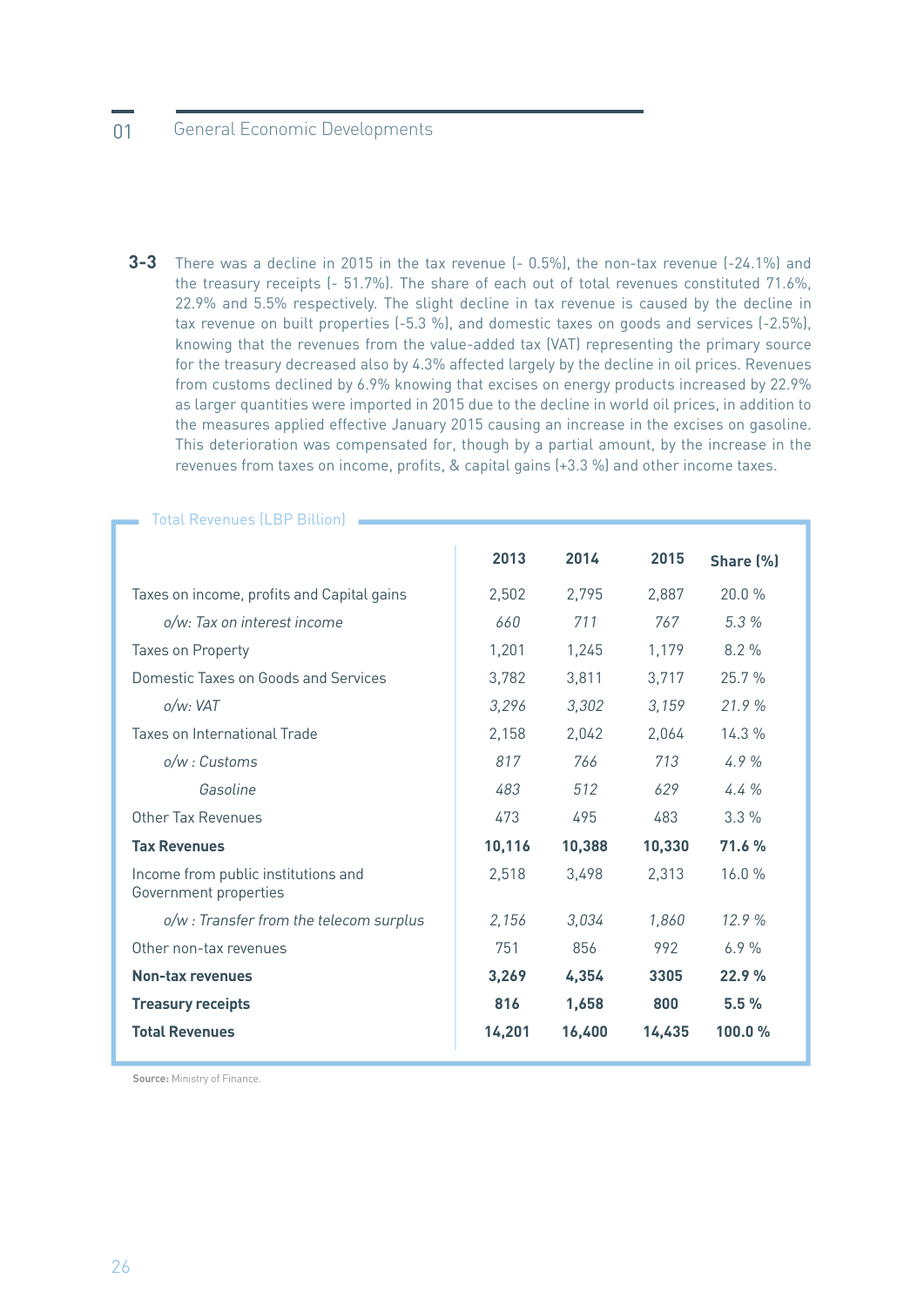- Total expenditures decreased by 3% i.e by a lower scale than the decline in receipts reaching **3-4** LBP 20,393 billion in 2015 compared to LBP 21,032 billion in 2014 and representing 26.7% of GDP in comparison to 28.2% in 2014 and 31.2% on average for the period 2006-2014. It is shown thus that the degree of benefitting from the decline in the oil bill due to the fall in oil prices was limited, viewing the structure of actual expenditures and its lack of flexibility, and the semi-paralysis in introducing structural reforms on the expenditure item and in approving the draft general budget and due to the pressing economic situation and the need to ensure fiscal and monetary stability through the policies of interest rates, maturities and the financial engineering process currently existing.
- **3-5** Primary expenditures (excluding the debt service) declined to LBP 13,343 billion in 2015 from LBP 14,430 billion in 2014 or by 7.5%. The decline comes mainly from the decrease in transfers to the Electricity of Lebanon Company (EDL) by an amount of LBP 1,446 billion and thus the cost of subsidizing electricity declined to 2.2% of GDP in 2015 compared to 4.3% in 2014, while stressing that the implications of the decline in oil prices took effect in the second half of 2014. In contrast, the salaries, wages and related benefits of public sector employees increased by 5.2% between 2014 and 2015 with an increase in basic salaries and benefits to particular groups of these employees. The salaries and allowances in the public sector as percent of GDP constituted 9.3% in 2015. The size of capital spending approximately stabilized in 2015 to represent 1.2% only of GDP.
- **3-6** In contrast, an increase in debt service by 6.8% was recorded coming mostly from interest payments on domestic debt reaching LBP 7,050 billion from LBP 6,602 billion in 2014. The issuance of long-term Treasury bills at relatively high interest rates in consistency with long maturities and risk type contributed to the increase in debt service which constituted 34.6% of total expenditures and 48.8% of total revenues in 2015. It is to mention that interest rates in Lebanon are determined for the medium and long-terms by the developments in risk premium and public finances, and the speed of economic activity. The ability of the public sector to finance debt service remains connected to the robustness of the bank deposits base and the will of the financial sector in continuing to purchase sovereign bonds, knowing that this connectedness represents a structural weakness and is partly the result of the lack of development of financial markets in the desired form.

|                                                 | 2013   | 2014   | 2015   | Share (%) |
|-------------------------------------------------|--------|--------|--------|-----------|
| Debt Service                                    | 6,001  | 6,602  | 7.050  | 34.6%     |
| <b>Primary Expenditures</b>                     | 14,562 | 14,430 | 13.343 | 65.4%     |
| o/w salaries, wages and other benefits (art.13) | 6,473  | 6,727  | 7.080  | 34.7%     |
| transfers to FDI institution                    | 3.056  | 3.157  | 1.711  | 8.4%      |
| Capital expenditures                            | 987    | 883    | 888    | 4.4%      |
| <b>Total Expenditures</b>                       | 20,563 | 21,032 | 20,393 | 100.0%    |

#### Total expenditures (LBP Billion)

**Source:** Ministry of Finance.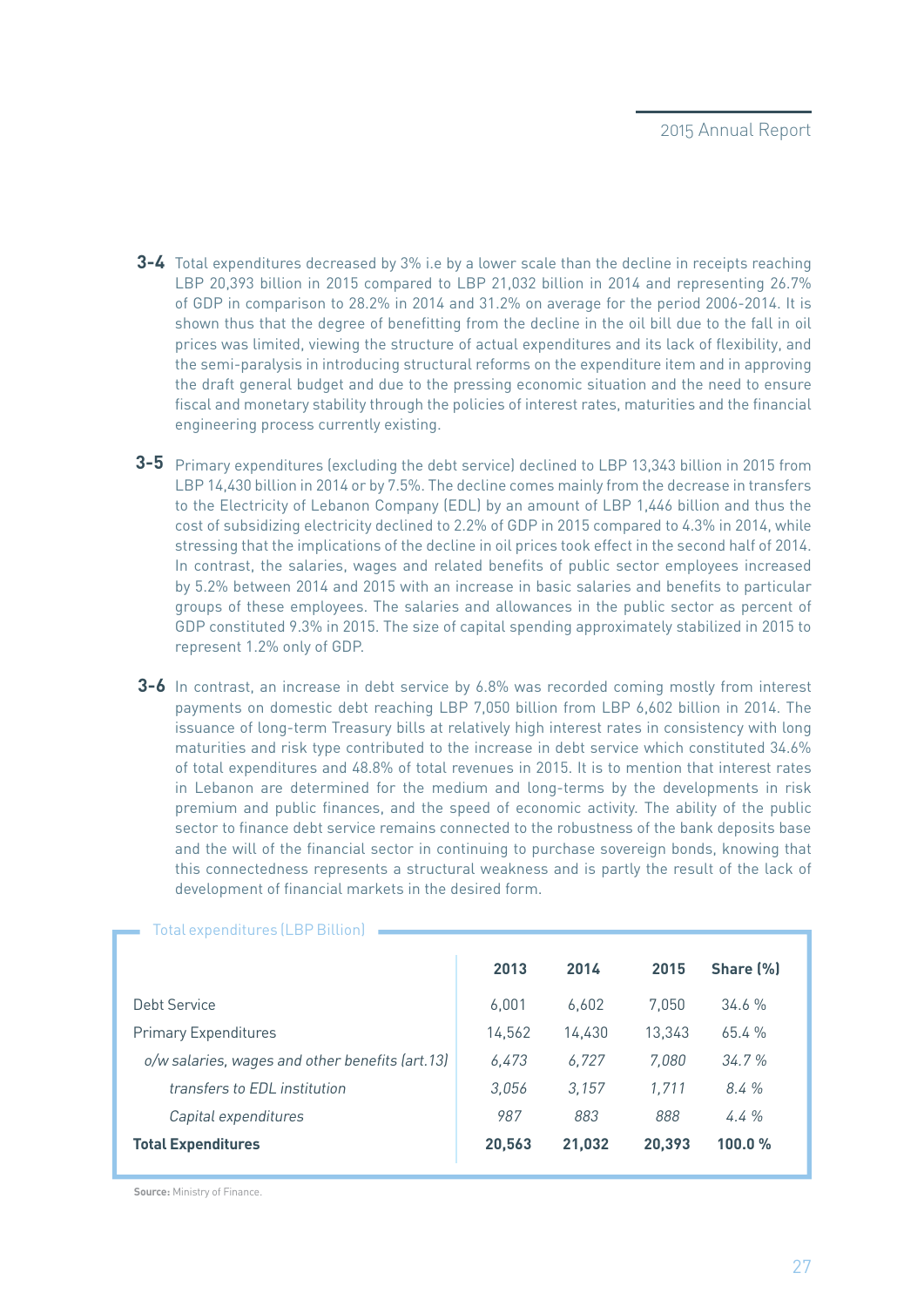# 01 General Economic Developments

As far as the budget draft of 2016 is concerned, it was sent by the Minister of Finance to the **3-7**Council of Ministers during the constitutional period before the end of August 2015. The draft included an introductory report presenting the financial and economic facts and the orientation towards getting new revenues, and included an estimate of deficit ratio and the way to treat it. Expenditures for the mentioned year were estimated at LBP 23,200 billion (excluding the cost of the salary scale), and revenues at LBP 16,500 billion with an estimated deficit of around LBP 6,700 billion. Thus, the ambition has become to adapt with the declining growth rate and preserve the deficit ratio awaiting the passing of the draft budget postponed since 2005. For information, the increase in expenditures since 2005 was not matched by a similar increase in tax and non-tax revenue collection, due to the non-passage of tax laws and additional fees, given that there is a need to pursue activating collection and combating tax evasion.

It is to mention that the actual cost of the Syrian exodus on public finances is not clear based on the information of the Ministry of Finance despite many reports mentioning the burden of the exodus on public finances and its worsening in the latest period. This burden results from many issues especially the use of infrastructure such as roads, electricity, water, communications, schools and hospitals as mentioned before. Estimates indicate that the losses of Lebanon resulting from the Syrian war exceeded USD 12 billion in addition to the increase in the unemployment rate for some social groups.

At the end, we emphasize that it is required to take practical measures to pass the general budgets and reestablish the balance to government expenditure, from current to capital spending, and combat tax evasion, corruption, and wasted resources, and reform the retirement system.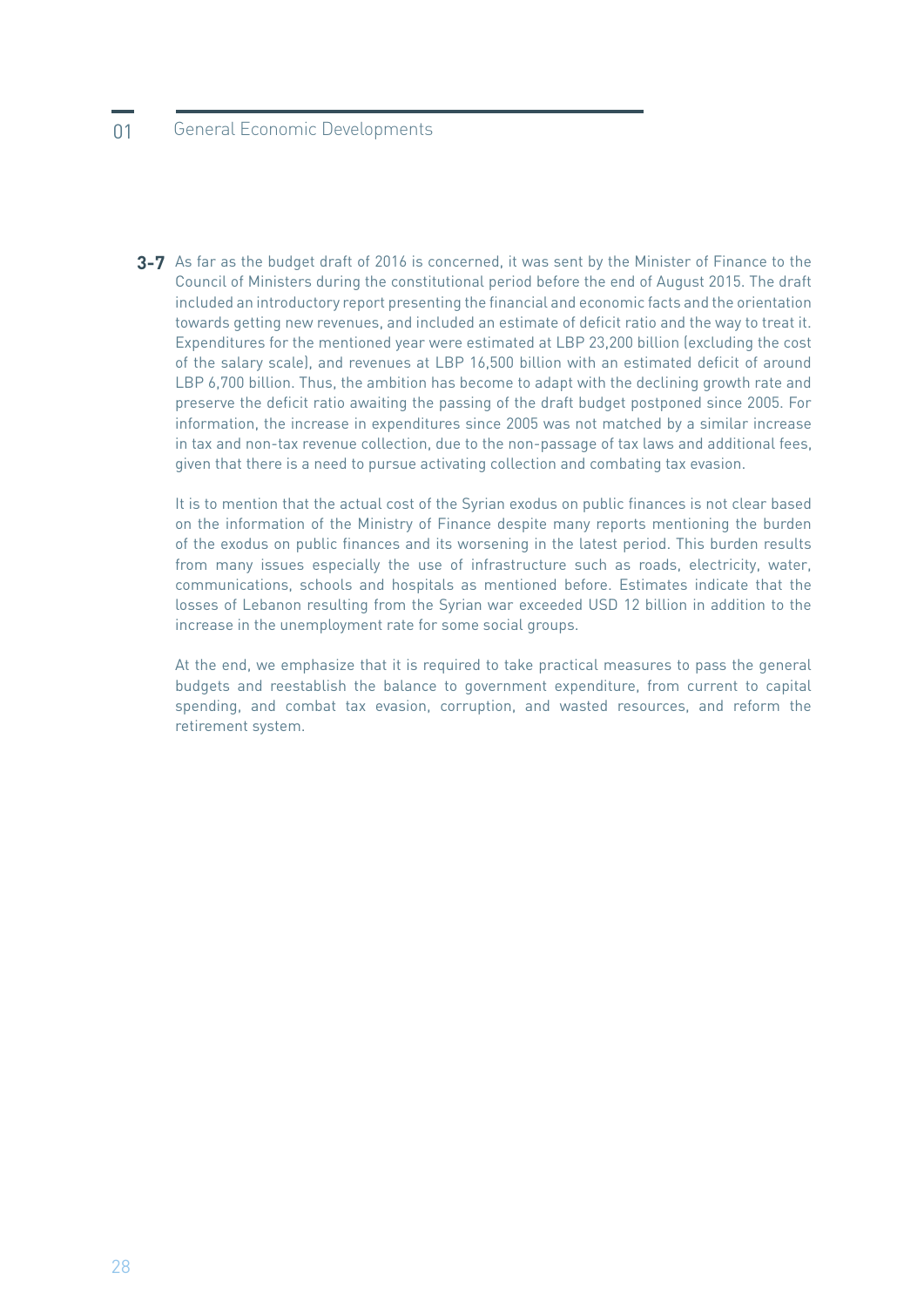#### **Treasury Bonds issues in LBP and foreign currencies**

In 2015, the Ministry of Finance issued Eurobonds in the amount of USD 3.8 billion distributed as follows:

**February:** bonds issued in the amount of USD 2.2 billion: USD 800 million at 6.20% coupon rate maturing in 2025 and bonds in the amount of USD 1,400 million at 6.65 % coupon rate maturing in 2030.This issuance comes after the passing of expedited Law no. 14 dated 11 November 2014 allowing the government to issue Eurobonds in foreign currencies for an amount not exceeding the equivalent of USD 2.5 billion.

**November:** Issuance of Eurobonds in the amount of USD 1.6 billion, out of which around USD 318 million for exchange from Eurobonds in the amount of USD 750 million issued in 2005 at 8.5% coupon rate. The exchange was distributed among bonds of 9 and 13 years categories, whereas the new issuance in the amount of USD 1.28 billion (out of which USD 600 million for the BDL) included a new bond with a maturity of 20 years. We point-out that expedited Law no. 36 dated 24 November 2015 allowed the government to issue Eurobonds of an amount not to exceed USD 3 billion, on condition to be used in the framework of restructuring of public debt.

**In January 2015,** the Ministry of Finance issued long-term Treasury Bills in LBP as part of a mediumterm strategy to manage public debt for the period 2014-2016. These bills are added to the regular issuance of the short-term categories. The subscription of banks was concentrated in long-term securities due to their relatively high yields and the existence of a high level of liquidity at their disposal.

| <b>Bills category</b> | <b>Months of issue</b>                               | Yield                                       |
|-----------------------|------------------------------------------------------|---------------------------------------------|
| 7 years               | February-April-June-August-October-November          | 7.08%                                       |
| 10 years              | January-March-May-July-September-October<br>December | 7.98% (first issue)<br>7.46% (other issues) |

It is to mention that the Ministry of Finance exchanged in January 2016 maturing Eurobonds of around USD 432 million in the framework of an agreement with BDL. This issuance was distributed among two tranches, the first in the amount of USD 38.5 million added to the bonds maturing in November 2024 at 6.25% coupon rate and the second in the amount of USD 393.2 million added to the bonds maturing in 2028 at 6.65% coupon rate. It also finished on 20 April 2016 the issuance of Eurobonds in the amount of USD 1 billion distributed among USD 700 million maturing in 2024 at 6.65% coupon rate and USD 300 million maturing in 2031 at 7.0% coupon rate. It also kept in the first months of 2016 issuing long-term bills in LBP to be added to the regular issuances. It issued bonds of the 7 years category in January and March, and of the 10 years category in February and April, and issued for the first time in March bonds of the 15 years category.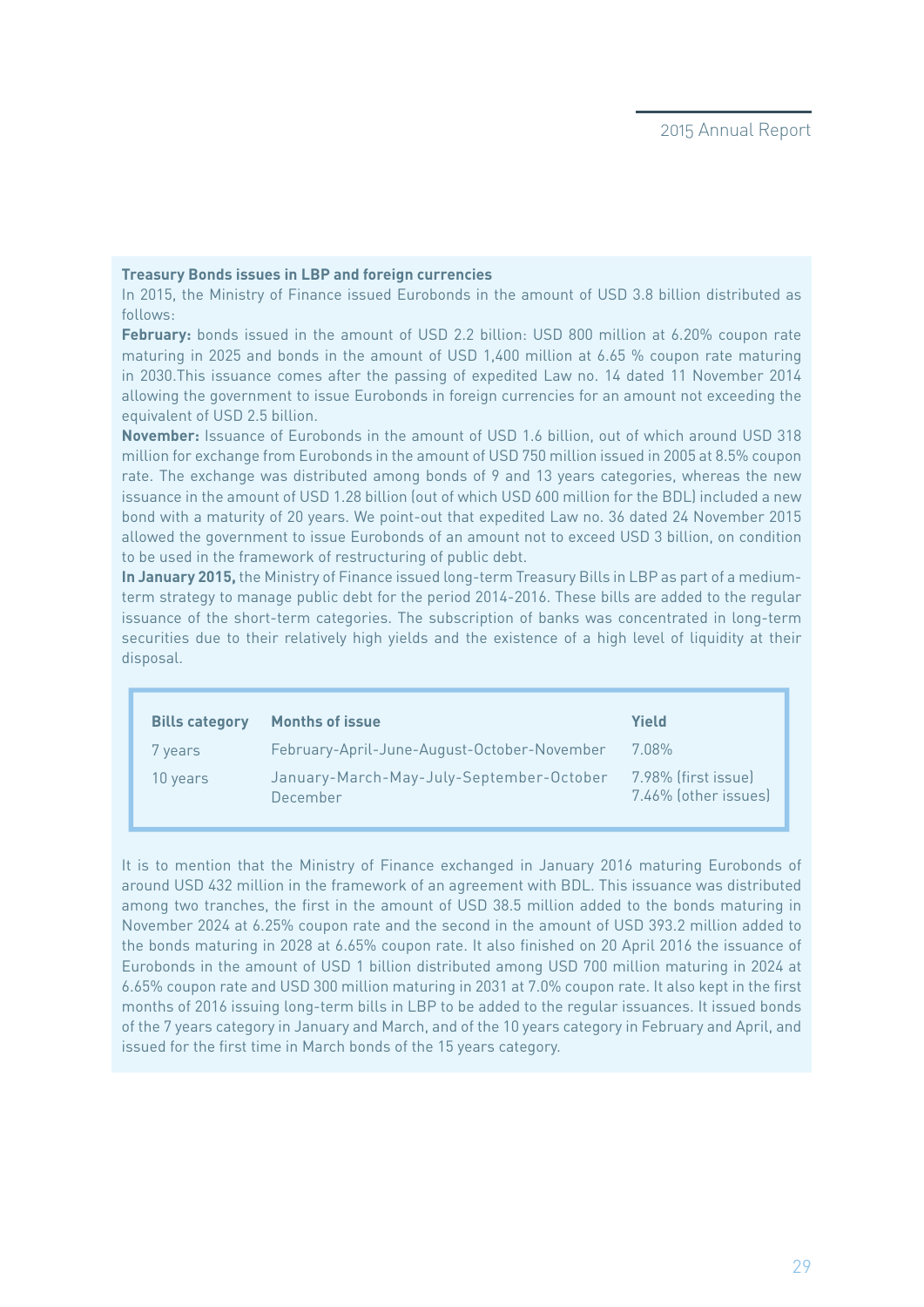#### Public Debt

- **3-8** Public debt increased to LBP 106,011 billion (the equivalent of USD 70.3 billion) at the end of 2015 from LBP 100,356 billion (USD 66.6 billion) at the end of 2014, thus recording an increase of 5.6% in 2015 in comparison to 4.9% in 2014. And since growth rate of public debt exceeded the growth rate in nominal GDP, the ratio of debt to GDP increased from 134.3% at the end of 2014 to around 138.5% at the end of 2015. This manifests itself in the necessity to reform public finances and multiply the efforts to activate the economy and stimulate growth as the high level of public debt conceals severe consequences and high costs especially that interest payments currently exhaust two-thirds of tax revenues and more than 9% of GDP.
- **3-9** However, when market debt is computed, i.e debt excluding the holdings of the BDL, public institutions, bilateral and multilateral debt, and debt of Paris 2 and Paris 3, the debt to GDP ratio decreased to 89.9% at the end of 2015 compared to 90.2 % at the end of 2014.
- **3-10** Net public debt computed after deducting the public sector deposits in the banking system, reached LBP 92,784 billion (USD 61.5 billion) at the end of December 2015, recording an increase of 7.4% compared to 7.7% increase in 2014 as the state used part of its deposits and accounts at the BDL to finance part of its expenditures. Thus, public sector deposits at the BDL decreased from LBP 9,123 billion at the end of 2014 to LBP 8,154 billion at the end of 2015 or by an amount of LBP 969 billion after having decreased by LBP 1,909 billion in the previous year. The state account at the BDL remains positive, which allows the financing of future deficits in case capital/cash inflows from abroad in the form of bank deposits and others slowed down or were reduced.
- **3-11** At the end of 2015, local currency public debt reached LBP 65,195 billion constituting around 61.5% of total public debt as at the end of 2014 compared to around LBP 40,816 billion of **foreign currency public debt** or 38.5% of total public debt. It is to mention that the distribution of debt and its concentration with resident subscribers reduces its risks since those subscribers are more tolerant to actual risks given that they are accustomed to the country's political, economic and security conditions.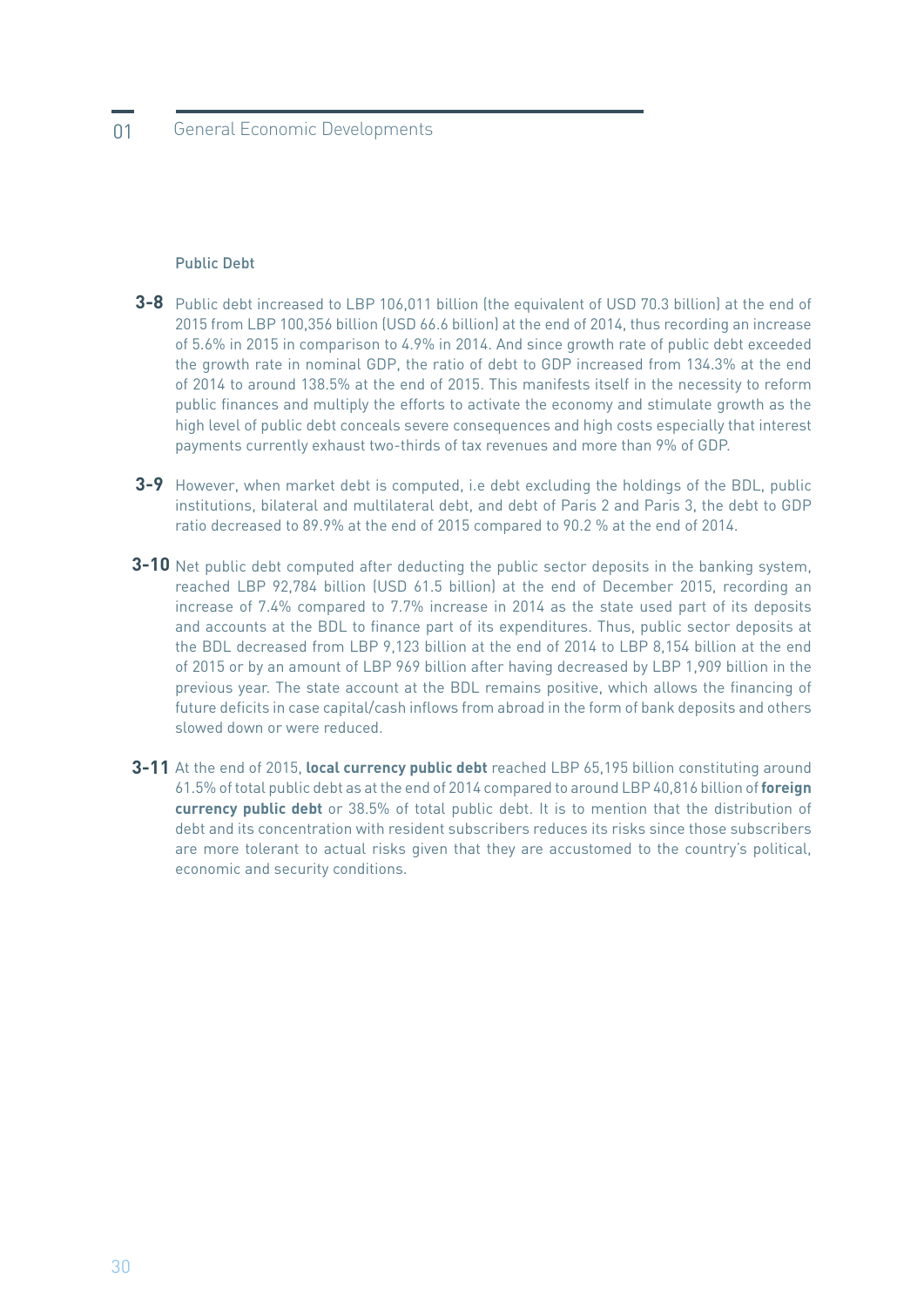|                                                              | 2013   | 2014    | 2015    | Change (%)<br>2014/2013 | Change (%)<br>2015/2014 |
|--------------------------------------------------------------|--------|---------|---------|-------------------------|-------------------------|
| <b>Gross Public Debt</b>                                     | 95,710 | 100,356 | 106,011 | $+4.9$                  | $+5.6$                  |
| <b>Distribution of total public debt:</b>                    |        |         |         |                         |                         |
| - Debt in LBP                                                | 56,312 | 61,752  | 65,195  | $+9.7$                  | $+5.6$                  |
| - Debt in Foreign Currencies                                 | 39,398 | 38,604  | 40,816  | $-2.0$                  | $+5.7$                  |
| Deposit of the Public Sector at the<br><b>Banking System</b> | 15,495 | 13,965  | 13,227  | $-9.9$                  | $-5.3$                  |
| <b>Net Public Debt</b>                                       | 80,215 | 86,391  | 92,784  | $+7.7$                  | $+7.4$                  |
| <b>Gross Public Debt Financing:</b><br>estimates (%)         |        |         |         |                         |                         |
| Banks in Lebanon                                             | 59.0   | 55.9    | 53.3    |                         |                         |
| Central Bank (BDL) & Public Entities                         | 26.5   | 28.5    | 33.5    |                         |                         |
| Others (resident)                                            | 4.7    | 5.1     | 4.4     |                         |                         |
| Non-residents                                                | 9.8    | 10.5    | 9.0     |                         |                         |
| o/w : bilateral & multilateral loans                         | 4.8    | 4.4     | 3.5     |                         |                         |
| Others                                                       | 5.0    | 6.1     | 5.5     |                         |                         |

#### Public debt 2013-2015 (End of period – LBP billion)

**Source:** BDL

**3-12** As far as financing local currency public debt, the share of banks decreased to 45.8% at the end of 2015 from 51% at the end of 2014 faced by an increase in the share of BDL to 37.3% from 32.2% for the two mentioned dates respectively and the share of the non-banking sector stabilizing at 16.9%. This is due to the weak turnout of banks to subscribe to Treasurybills of 3 months to 5 years category in favor of ones of seven to ten years category and the satisfaction to a certain extent in renewing maturities. The BDL supplied the shortage when needed intervening by buying the excess supply to create market balance, knowing that the IMF has advised the BDL a while ago on the necessity to reduce the intermediary role between the banks and the state.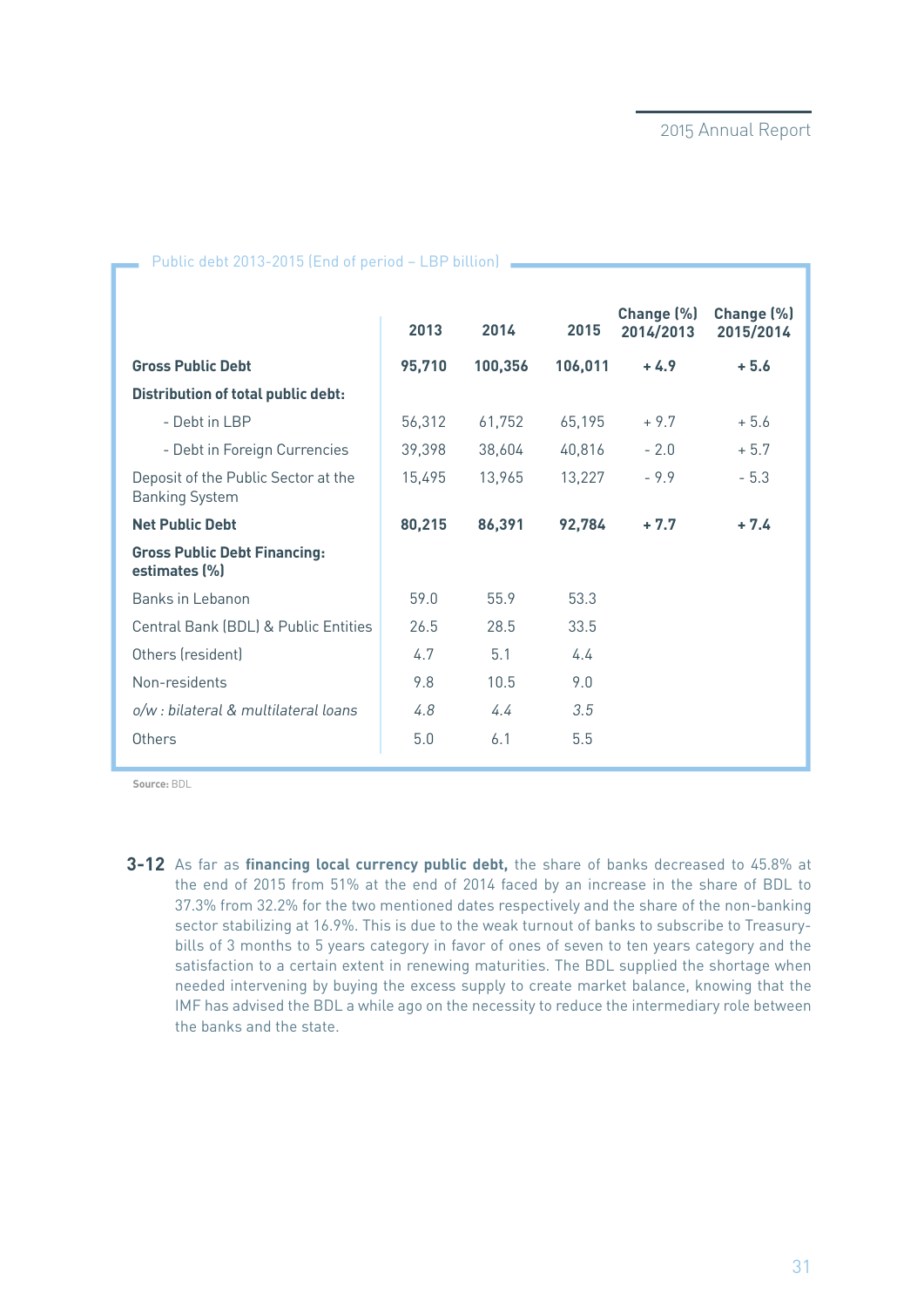

#### **Sources of financing local currency debt end 2015**

3-13 As far as financing foreign currency public debt, the share of banks in the portfolio of Eurobonds increased by USD 1,335 million in 2015 reaching USD 17,645 million at the end of the mentioned year compared to USD 16,310 million at the end of 2014. This is due to benefitting from the two laws that permit borrowing in foreign currency. The portfolio held by banks had decreased by USD 1.3 billion in 2014 due to maturing amounts exceeding subscription in these bonds and the absence of a law allowing borrowing. The share of banks in financing foreign currency debt increased from 63.7% at the end of 2014 to 65.2% at the end of 2015 given that

it had registered 67.3% at the end of 2013.

#### **Sources of financing foreign currency debt end 2015**



**Source:** BDL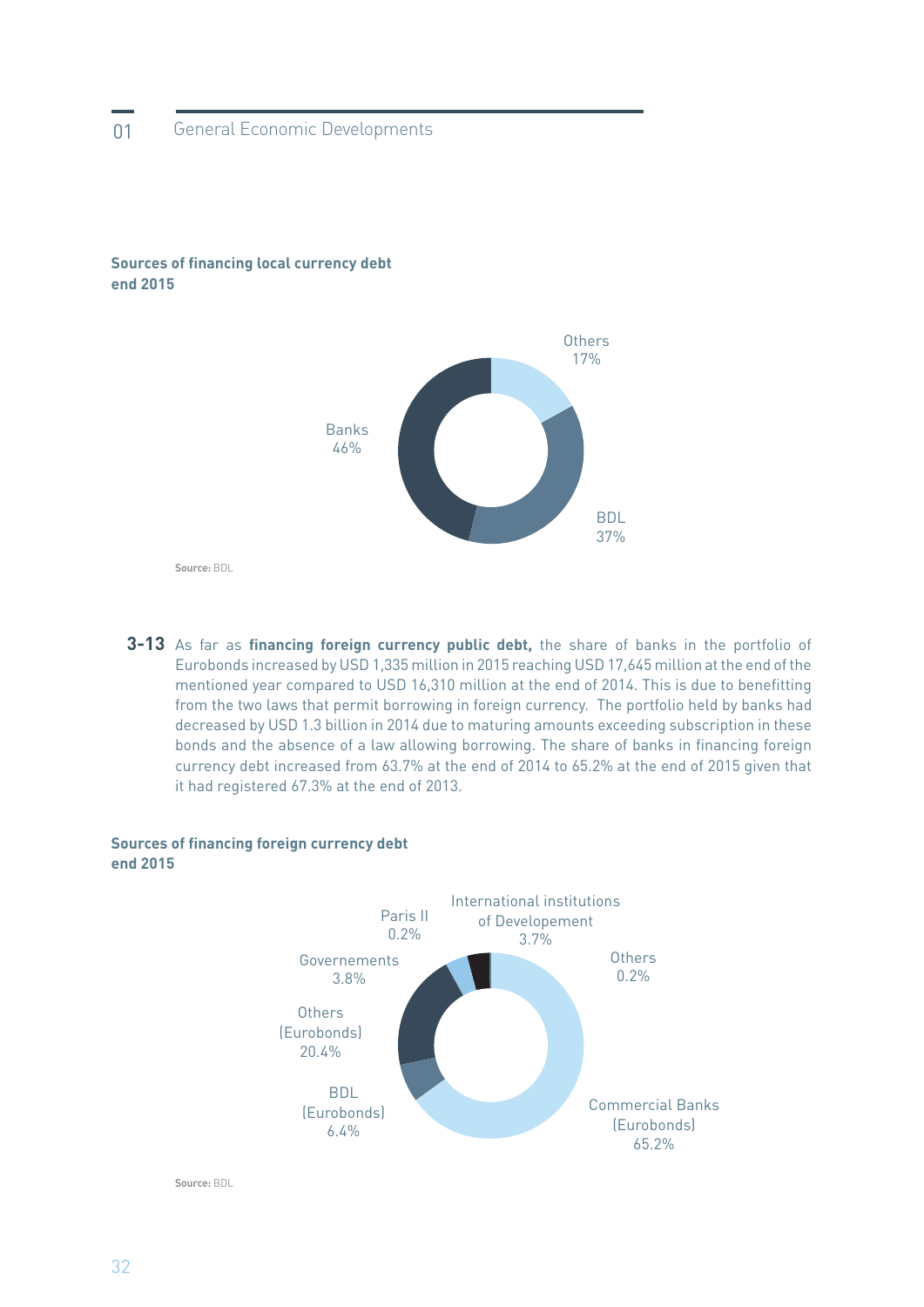- **3-14** The weighted average interest rate on the total portfolio of Treasury-bills in LBP stabilized generally during 2015 compared to the previous year and registered the following in the last issuance of the year: 4.44% for the 3-month category, 4.99% for the 6-month category, 5.35% for the 12-month category, 5.84% for the 24-month category, 6.50% for the 36-month category and 6.74% for the 60-month category. The yield on the 84-month category registered 7.08% falling from 7.50% from its last issuance. The yield on Bills of the 120-month category stood at 7.46% compared to 7.98% on the preceding issuance of the same category.
- **3-15** Due to the developments in the Treasury bills market, the weighted average interest rate on the LBP Treasury bills portfolio increased to 6.94% at the end of 2015 from 6.89% at the end of 2014. The weighted average life of the portfolio increased to 1,222 days (3.4 years) from 1,193 days (3.3 years). Whereas in the Eurobonds market, the weighted average interest rate on this portfolio increased from 6.40% to 6.44%. The weighted average life on this portfolio increased from 5.35 years to 6.09 years in the two consecutive dates.

# IV- MONETARY POLICY DEVELOPMENTS

The monetary situation recorded a solid performance in 2015 despite the difficult and critical **4-1** economic and political conditions. It remained stable to a great extent and differed from the weak economic performance experienced since 2011. The monetary authorities were once again, in cooperation with the Ministry of Finance and the banks, able to achieve monetary stability that represents the principal goal of monetary policy in Lebanon. What helped in this respect, in addition to the confidence in the central bank which is tied to many factors especially the high level of BDL's foreign assets, is the continuous inflow of capital and growth of deposits though in a slow manner but in adequate sizes, supported by the remittances of Lebanese working abroad, to finance the needs of the country and preserve a high level of foreign reserves. Two additional factors also helped reflected in the passage of the law $^{\rm 2}$  that allows the government to raise the ceiling of new borrowing in foreign currency which reduced the reliance on the BDL to provide these currencies, along with the lower energy bill due to the drop in world oil prices. However, the significant decrease in the capital inflows to Lebanon in 2015 caused a large deficit in the balance of payments that negatively affected the gross reserves of the BDL in foreign currency.

The BDL took in 2015 many measures and made financial engineering dealings detailed in the next sections which helped it preserve its gross foreign currency reserves, control liquidity levels, and preserve the stability of the LBP interest rates.

The monetary policy adopted in Lebanon is specifically directed to support tying the exchange **4-2** rate of the LBP to the USD, which helped (and still is) secure confidence as well as financial, economic and social stability. Thus, the main priority of the BDL is to preserve an appropriate level of foreign currency reserves. In addition to the efforts spent to preserve the credibility of the peg, the BDL worked in a parallel and increasing manner at providing support for the government and the economy. It provided in the last years a stimulus package to the private sector approaching USD 4.5 billion represented specifically in pumping liquidity at low interest

The parliament passed in November 2014 Law no. 14/2014 allowing the government to issue Eurobonds in an amount not exceeding USD 2.5 2billion. This also applies to 2016 as the parliament issued in November 2015 law no. 36/2015 that allowed the government to issue Eurobonds in an amount not exceeding USD 3 billion.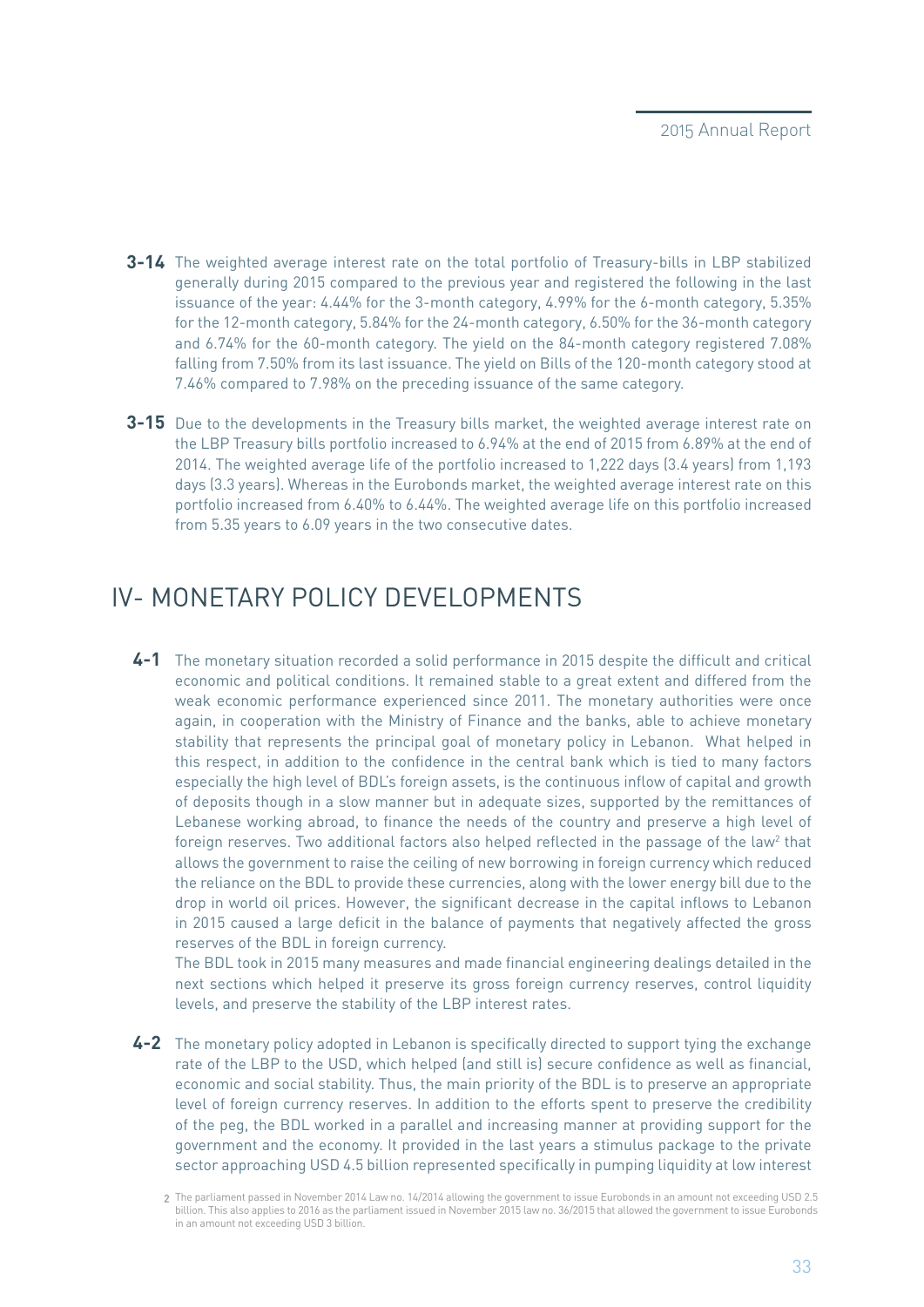rates to banks to be relent to households and companies at a time when the economy registers low economic growth rates, in addition to the available mechanisms that provide incentives to banks by allowing them to use required reserves. Thus, the BDL has been practicing a non-conventional monetary policy aiming clearly at supporting economic growth and creating employment opportunities.

The biggest challenge for the monetary situation in the next period may be the continuing **4-3** trend of the slowdown in deposit inflows to Lebanon especially in the presence of many factors pressuring in this direction and toward an increase in the cost of financing, among which: competition among the regional markets to attract capital which will increase with some countries resorting to market borrowing and others to increasing their indebtedness, the contractionary effects of the decline in oil prices and the slowing of economic growth in the Gulf countries and other countries where Lebanese work on the size of remittances to Lebanon, the ongoing regional disturbances and the deterioration in the internal political environment, the delinquency in the governmental performance in managing the economic and social affairs of the country in addition to not conducting the necessary reforms in public finances. All these factors are conducive to the decline in the willingness of investors to be exposed to the risks of Lebanon. Despite this, the monetary situation remains immune to a great extent due to the high liquidity of the banking system which should be preserved as a major factor of immunity and as a sign of commitment to the macro-financial stability.

#### **Monetary situation: stable foreign exchange market, high level of BDL's reserves, and stable 4-4 interest rates**

The foreign exchange market proved one more time in 2015 its immunity in the face of existing challenges, backed especially by an adequate level of BDL foreign currency reserves, as it did not witness any significant pressure during that year but remained overall stable due to the equilibrium between demand and supply. The interbank rate remained for the most at or close to its official level of 2.75%; this was accompanied by the availability of liquidity in LBP as the deposits of the private sector in LBP at commercial banks increased in 2015 by a larger amount than its increase in the previous year $3$ .

The BDL was able to preserve a high level of foreign currency reserves despite their slight decline to around USD 30.6 billion at the end of 2015 compared to USD 32.4 billion at the end of 2014, excluding its placements in Lebanese Eurobonds and other international securities that have increased, according to our estimates, to USD 6.5 billion at the end of 2015 in comparison to USD 5.5 billion at the end of 2014. Additionally, the Central Bank holds a large stock of gold reserves, ranking it as  $19<sup>th</sup>$  internationally and as  $2<sup>nd</sup>$  in the MENA region in terms of country reserves according to the list published by the "World Gold Council" in March 2016, knowing that the value of the gold reserves of Lebanon decreased to around USD 9.8 billion at the end of 2015 in comparison to around USD 11 billion at the end of 2014 with the decline in gold prices over the two mentioned dates due to weak demand. As it is known, foreign currency and gold reserves are some of the most important elements supporting confidence in the national currency. The foreign currency reserves held by the BDL are considered adequate to defend the value of the LBP against the USD and face any crisis that may occur, based on the acknowledgement of the most important international financial institutions.

**<sup>3</sup>** Private sector deposits increased by LBP 5,609 billion in 2015 in comparison to LBP 5,123 billion in 2014.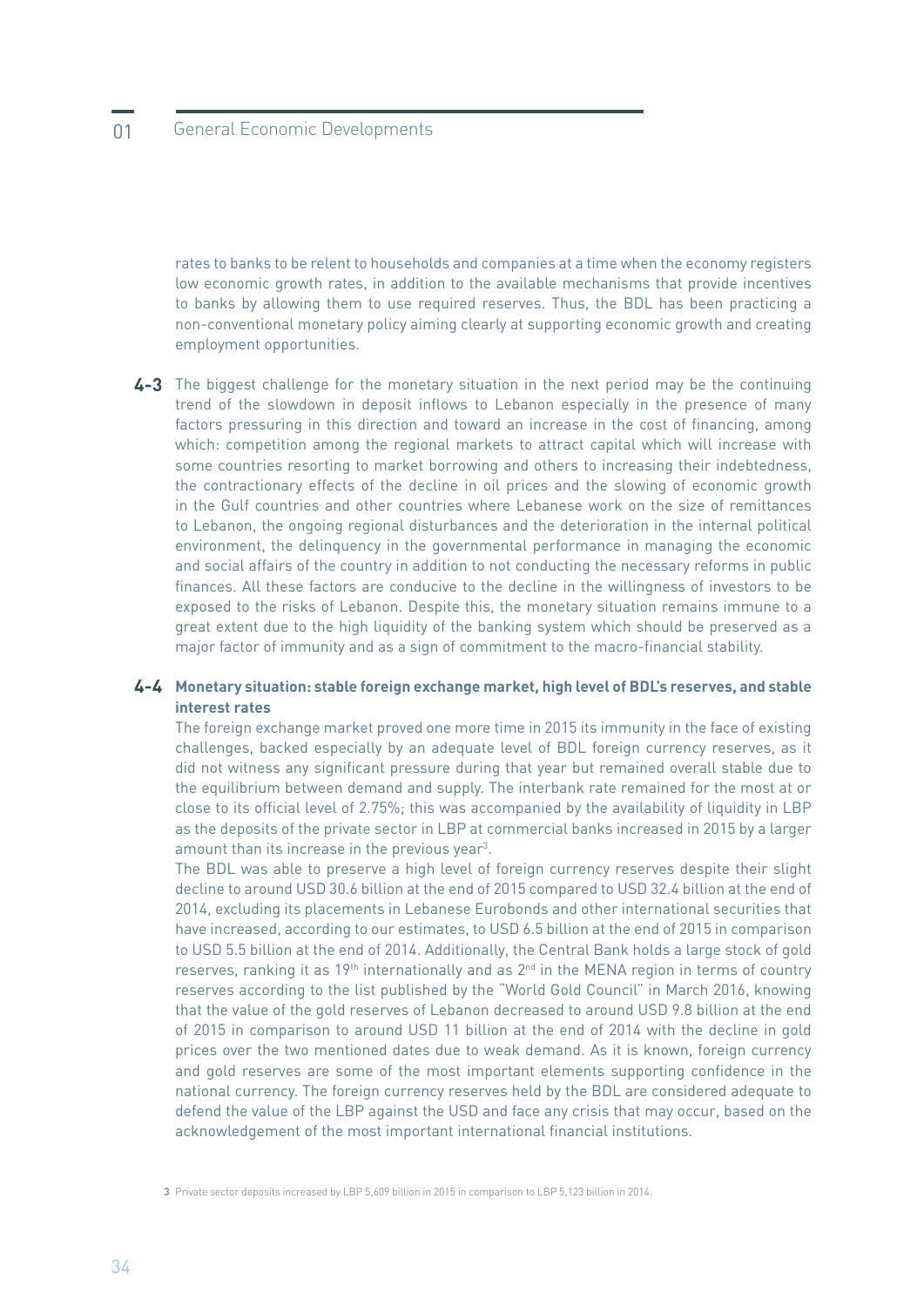On another level, interest rates remained stable on all categories of Treasury bills in LBP up to five years, while the interest rates on longer-term bonds were reduced for one time only at the beginning of 2015 to remain stable afterwards until the end of the mentioned year. Additionally, interest rates on the Eurobonds issued in 2015 (and until April 2016) were low compared to those issued by countries with the same risk classification of Lebanon.

#### **Preventive operations mainly maturity extensions… for market easing 4-5**

The monetary and fiscal authorities have taken in the last few years several preventive or precautionary measures among which are operations consisting of extending maturities, aiming at not keeping large amounts in LBP and foreign currency mature in a relatively short period, and alleviating the pressure on BDL's foreign currency reserves. In this context, we mention that the BDL allowed banks to subscribe to Eurobonds issued in February 2015 through USD CDs shortly maturing<sup>4</sup>, which does not put pressure on their liquidity in foreign currency. On another hand, the issuance of Eurobonds in February 2015 - the largest historically- was used to finance part of the government obligations in foreign currencies for the remaining period of the year. In the same context, the BDL allowed banks to replace Eurobonds maturing in June and August 2015 (USD 500 million in each of the mentioned months) with CDs in USD for 10 or 15 years for many reasons among which to alleviate the pressure on its foreign currency reserves primarily and to absorb the ensuing liquidity. It is worth mentioning also that the Ministry of Finance issued in November 2015 Eurobonds aimed partly at replacing some of the ones maturing in 2016<sup>5</sup>, and that the BDL allowed banks to subscribe in long-term Treasury Bills either in cash or through discounting the CDs in LBP issued by the BDL and shortly maturing<sup>6</sup>.

#### **Deposits of Banks in foreign currency at the central bank, among which CDs in USD…to 4-6 reinforce BDL's reserves**

Bank deposits in foreign currency at BDL are composed of required deposits, free deposits that are often remunerated at a higher interest rate than those placed abroad, and CDs issued by the BDL. These deposits reinforce to a great extent BDL's foreign currency reserves and help the central bank to manage its liquidity, and constitute thereby the basis of monetary stability which means the basis of the stability of the LBP purchasing power.

These deposits increased in 2015 by around USD 3 billion according to our estimates - i.e. by a lower amount than its significant increase in  $2014<sup>7</sup>$  – and were one of the main factors that reinforced BDL's foreign currency reserves in 2015. Some of these deposits took the form of Repo on CDs. The BDL launched at an earlier time a new financial engineering measure establishing a platform to operate in short-term deposits up to six months. It is a Repo operation at interest rates reflecting the USD interbank rate<sup>8</sup> in the Beirut market, where interest rates are determined by the BDL to remain under control.

Euro- CDs issued by the BDL in April 2005 and maturing in April 2015. In fact, the portfolio of Euro-CDs declined by USD 500 million in 4 February 2015.

<sup>5</sup> Around USD 318 million.

Which also reduces slightly the cost of the CDs in LBP (on BDL) and prevents withdrawing additional liquidity from the market. 6

These deposits increased in 2014 by over USD 7 billion based on our estimates and were the main factor that reinforced the BDL foreign 7 currency reserves in that year. The BDL implemented in 2012 and 2013 swap operations of part of its portfolio of LBP Treasury Bills with Eurobonds, followed by selling Eurobonds to banks in 2013 in an amount estimated at USD 4.5 billion which contributed to a great extent in reinforcing the BDL's FC reserves in 2013.

There are also Repo operations in LBP. 8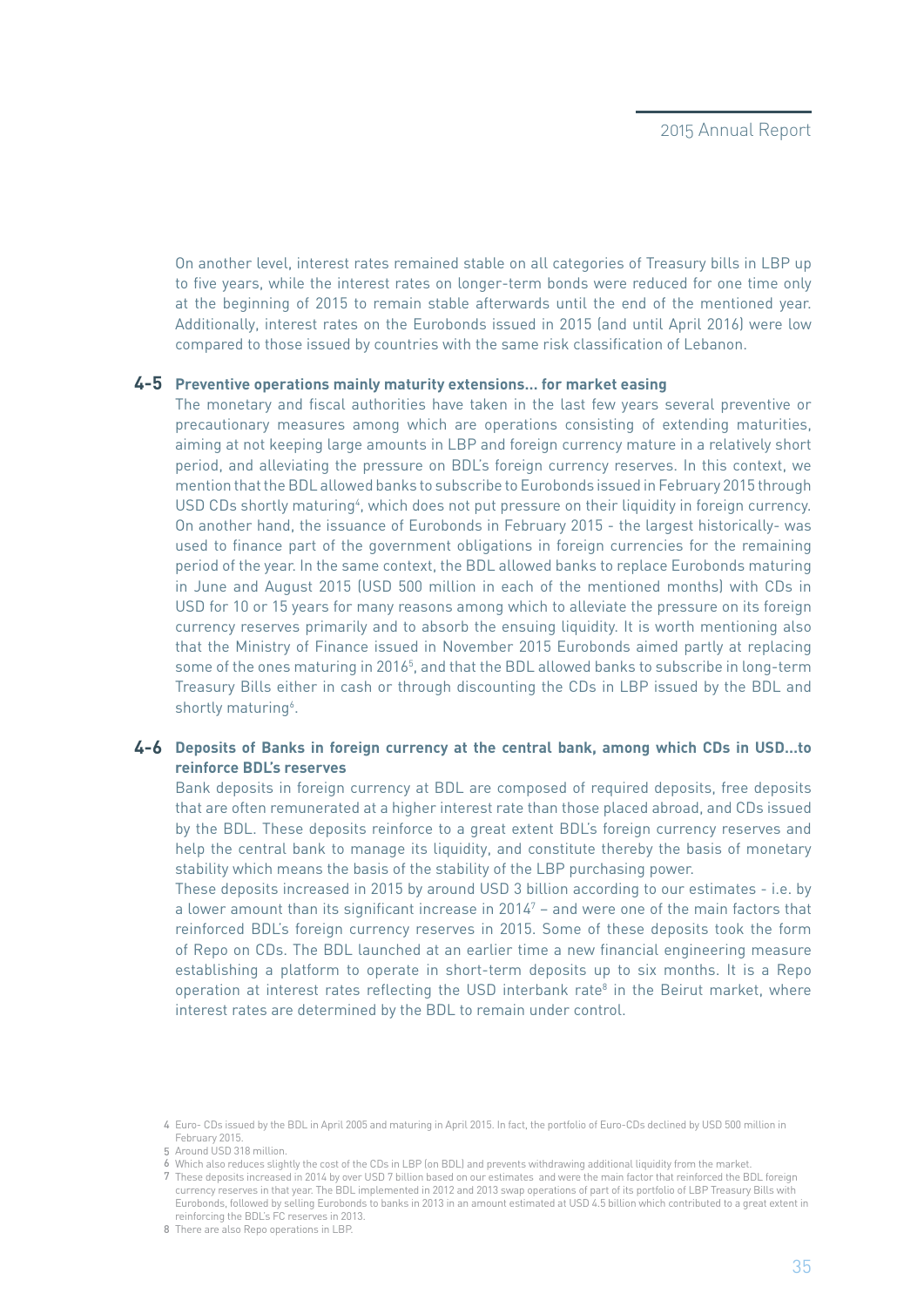CDs in USD<sup>9</sup> issued by the BDL are included in foreign currency deposits. In 2015, the BDL kept issuing CDs in USD in an amount close to USD 3 billion based on our estimates, i.e. by a larger amount than those issued in 2014, against a lower amount of maturing CDs<sup>10</sup>. Thus, the portfolio of CDs in USD slightly increased to USD 9.1 billion at the end of 2015 from USD 7.8 billion at the end of 2014. It is to note that the BDL issued in 2015 for the first time CDs for 15, 20, and 30 years that have received adequate demand.

## **Certificates of Deposits in LBP… to control liquidity and maintain interest rates stability in LBP 4-7** The portfolio of CDs in LBP issued by the BDL and held by banks recorded a significant increase to reach LBP 34,697 billion at the end of 2015 from LBP 29,675 billion at the end of 2014. This increase came after it declined in 2014 knowing that 2015 and 2014 witnessed large issuances of CDs in comparable amounts whereas maturing CDs in 2015 were nearly non-existent<sup>11</sup> but were in large amounts in 2014. Consequently, the portfolio increased in 2015 and declined in 2014.

The new issuances in 2015 were concentrated in long-term categories in addition to relatively limited volume of the 45 and 60 days categories. It is worth noting that the BDL started since March 2015 issuing 20 year CDs in LBP at an interest of 8.32% and 30 year CDs in LBP at an interest of 9%. The purpose of such long-term issuances is to manage liquidity better, to extend the yield curve, and to develop financial markets. The monetary authorities see that issuing long-term CDs is considered the first principal step to extend the yield curve and would help promote the issuance of longer-term TBs by the treasury.

The issuance of the CDs allowed the BDL to control the financial sector's liquidity in LBP among which the liquidity resulting from monetizing debt in LBP and also helped to maintain interest rates stability in LBP, of which on Treasury Bills (for categories less than 7 years). In this context, it is to mention that in a positive step aimed at motivating banks to subscribe more in the treasury bills with maturity shorter than 7 years, and thus to reduce the intervention of the BDL in the TBs primary market, the BDL lowered in April 2014 the interest rates on long-term CDs by 26 basis points as shown in the table below. For the same reason and in order to promote lower interest rates on long-term Treasury Bills (7 years and above) that are being issued regularly since the first month of 2015, the BDL one more time reduced the interest rates on the CDs between 26 and 92 basis points as per the table below to remain afterwards stable until the end of 2015.

- 9 In their usual form.
- 10 Maturities or swaps mostly the remaining part of the Euro-CDs issued by BDL in 2005.
- The CDs issued in 2010 were mainly from the 7-year category and not the 5-year category. 11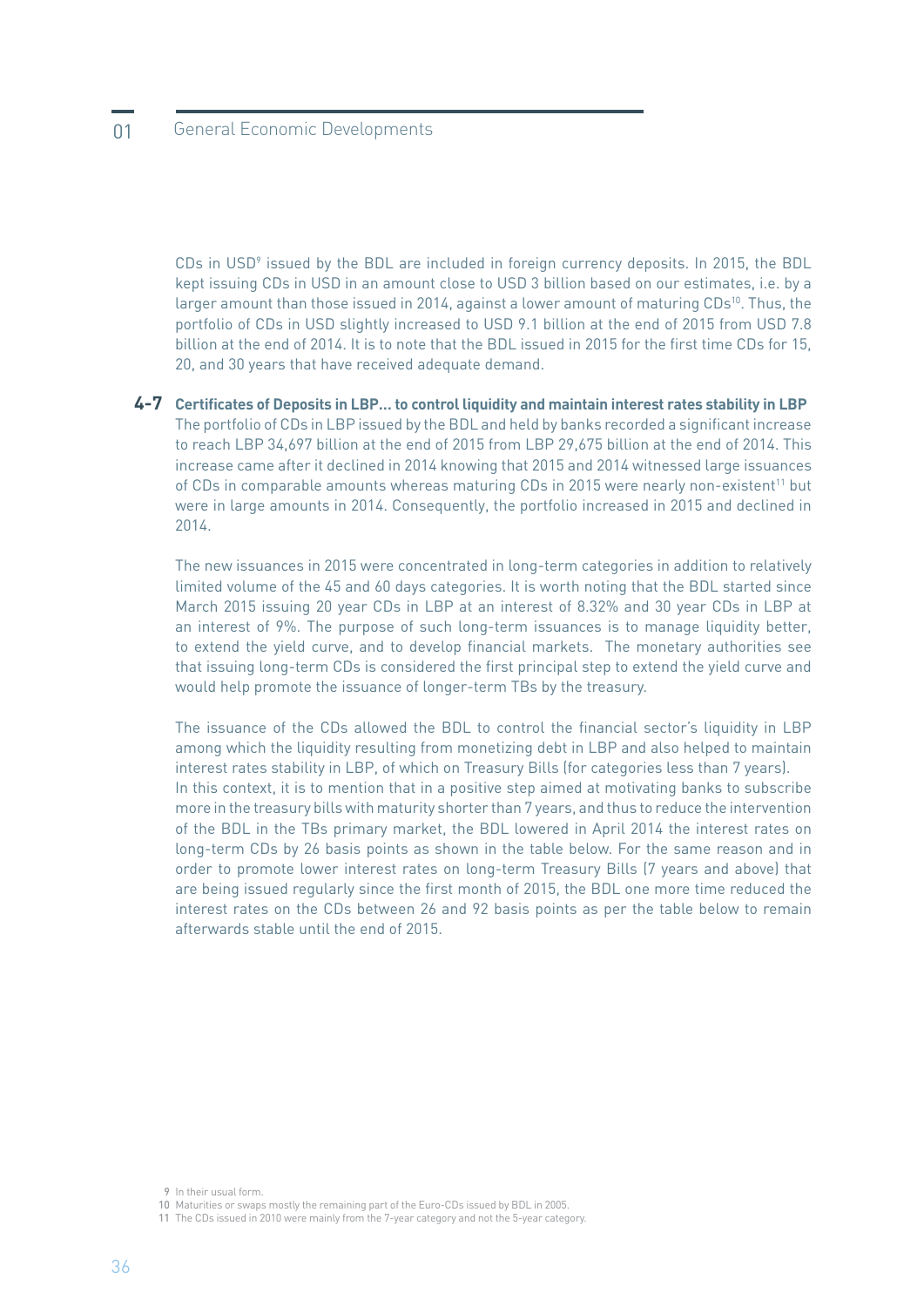| <u>INCLESTIME CULUII ODS III EDI - DY CALEGOLY</u> |            |            |                 |                 |                  |                 |
|----------------------------------------------------|------------|------------|-----------------|-----------------|------------------|-----------------|
|                                                    | $45 - day$ | $60 - day$ | 7 - year        | 8 - year        | $10 - year$      | $12 - year$     |
| <b>January-March 2014</b>                          | 3.57%      | 3.85%      | 7.6%            | 7.8%            | 8.24%            | 8.74%           |
| April 2014<br><b>Reduction-Basis Points</b>        | 3.57%      | 3.85%      | 7.34%<br>$-26%$ | 7.54%<br>$-26%$ | 7.98 %<br>$-26%$ | 8.48%<br>$-26%$ |
| January 2015<br><b>Reduction-Basis Points</b>      | 3.57%      | 3.85%      | 7.08%<br>$-26%$ | 7.22%<br>$-32%$ | 7.46%<br>$-52%$  | 7.56%<br>$-92%$ |
| December 2015                                      | 3.57%      | 3.85%      | 7.08%           | $7.22\%$        | 7.46%            | 7.56%           |

#### $cut on  $CDc$  in  $1$   $RP$ -  $Ry$   $c$  at  $ac$$

#### **Intervention of the central bank in the primary market for Treasury Bills in LBP and large 4-8 issuances of Long-Term categories… to maintain the stability of interest rates.**

One more time, the intervention of the BDL buying Treasury Bills in LBP in the primary market as well as the issuance of the Ministry of Finance in 2015 of long-term Treasury Bills with relatively high yields (of the category of seven years or more) which became a regular event from the beginning of this year contributed to securing the large part of the government financial needs in LBP in 2015 on one hand, and in keeping the average interest rates stable on short and medium term Treasury Bills on all less than 7 year categories on the other.

As such, the portfolio of the BDL of Treasury Bills in LBP registered a remarkable increase to LBP 23,907 billion at the end of 2015 in comparison to LBP 19,454 billion at the end of 2014. Thus, the BDL's share increased significantly to 37.0% out of the total portfolio of Treasury Bills in LBP at the end of 2015 in comparison to 31.8% at the end of 2014. The Ministry of Finance also issued in 2015, in coordination with the BDL, 7-year and 10-year LBP Treasury Bills in a more intense way than those issued in 2014 which is a natural thing after regularizing long term issuances. The interest rates on 7-year or higher maturity TBs are similar to the ones on CDs after lowering them in January 2015. We mention that the BDL allowed banks to subscribe in long-term issuances either in available currency or by liquidating CDs issued by the BDL (maturing soon). This serves many purposes such as allowing the reduction in the size of the closely maturing CDs for the BDL, as well as preventing the withdrawal of additional liquidity from the market.

We mention in this context that the decision of the Ministry of Finance in January 2015 to issue long-term Treasury Bills regularly is considered a positive step as it reduces the intermediary role played by the BDL between banks and the treasury as it gives banks more incentives to increase subscribing in Treasury Bills and rely less on the BDL that was working in return on absorbing bank liquidity in LBP by issuing CDs at high rates<sup>12</sup>. Furthermore, with this step the interest rates on Treasury Bills will reflect in a better manner the market conditions to finance the government and make government financing more transparent.

<sup>12</sup> Even though this was not realized in 2015 due to the large size of bank liquidity in LBP in comparison with the size of the issuances of longterm Treasury Bills in LBP implemented by the Ministry of Finance and with the limited opportunities to make placements with the private sector due to the weak economic activity.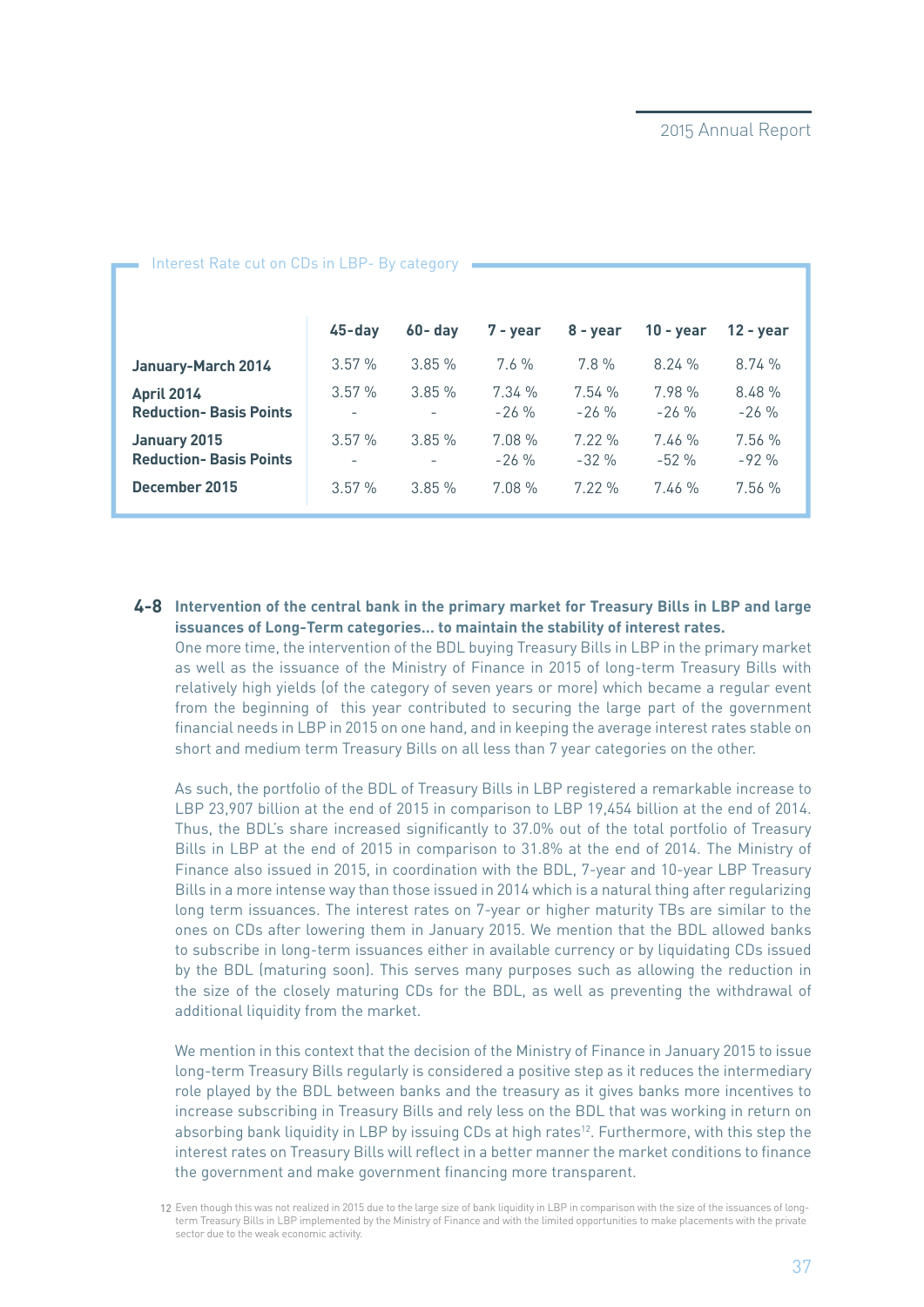## **Monetary Aggregates 4-9**

The growth of the M3 monetary aggregate continued to slow down in 2015 reaching 5.1% in comparison to 5.9% in 2014, so that the growth rate for 2011-2015 remained moderate and lower than those registered in the previous years (2007-2010)<sup>13</sup>. Broad Money (M3) reached LBP 186,360 billion at the end of 2015, and its dollarization rate decreased slightly to 57.81% at the end of the mentioned year from 58.62% at the end of 2014 as a sign of relief in the foreign exchange market. The major components that have contributed to the increase of M3 by LBP 8,964 billion are summarized as follows:

| Evolution of money supply and its counterparts |          |          |            |          |            |  |  |
|------------------------------------------------|----------|----------|------------|----------|------------|--|--|
| (End of period - billion LBP)                  |          |          |            |          |            |  |  |
|                                                |          |          | Change (%) |          | Change (%) |  |  |
|                                                | 2013     | 2014     | 2014/2013  | 2015     | 2015/2014  |  |  |
| Money in LBP (M1)                              | 7,620    | 8,301    | $+681$     | 9,042    | $+741$     |  |  |
| Money and quasi-money in LBP (M2)              | 68,749   | 73,400   | $+4,651$   | 78,620   | $+5,220$   |  |  |
| Money and quasi-money in LBP &                 | 167,571  | 177,397  | $+9,826$   | 186,360  | $+8,964$   |  |  |
| <b>FC (M3)</b>                                 |          |          |            |          |            |  |  |
| <b>Counterparts</b>                            |          |          |            |          |            |  |  |
| Net foreign assets                             | 56,555   | 53,661   | $-2,894$   | 46,608   | $-7,053$   |  |  |
| $o/w:$ gold                                    | 16,739   | 16,509   | $-230$     | 14,846   | $-1,662$   |  |  |
| foreign currencies                             | 39,817   | 37,153   | $-2,664$   | 31,762   | $-5,391$   |  |  |
| Net claims on public sector                    | 59,568   | 63,226   | $+3,658$   | 70,688   | $+7,462$   |  |  |
| Valuation adjustment                           | $-8,426$ | $-8,146$ | $+280$     | $-6,401$ | $+1,745$   |  |  |
| Claims on private sector                       | 65,949   | 71,217   | $+5,268$   | 75,695   | $+4,478$   |  |  |
| Other items (net)                              | $-6,076$ | $-2,561$ | $+3,514$   | $-229$   | $+2,332$   |  |  |

**Source:** BDL

The net loans to the public sector increased in the amount of LBP 7,462 billion or by twice the increase recorded in 2014, becoming unlike the previous years, the largest contributor to the growth of M3. Loans granted to the resident private sector continued their growth but at a lower rate as they increased by LBP 4,478 billion to become the second major contributor to the growth of M3 after being the most important contributor in the previous year. The other net items on the balance sheet of the banking system - representing monetization of financial claims- increased by LBP 2,332 billion, and contributed therefore positively to money creation. On the other hand, the decrease in the net foreign assets of the banking system (excluding gold) by LBP 5,391 billion in 2015, representing around USD 3.6 billion or twice the decrease recorded in the previous year, had a clear contractionary impact on the monetary aggregate M3 and contributed to a large extent to its moderate growth.

M3 increased by a compound annual growth rate (CAGR) of 14.7% for the period 2007-2010. The CAGR of M3 has fallen significantly to 6.1% 13for the years 2011-2015.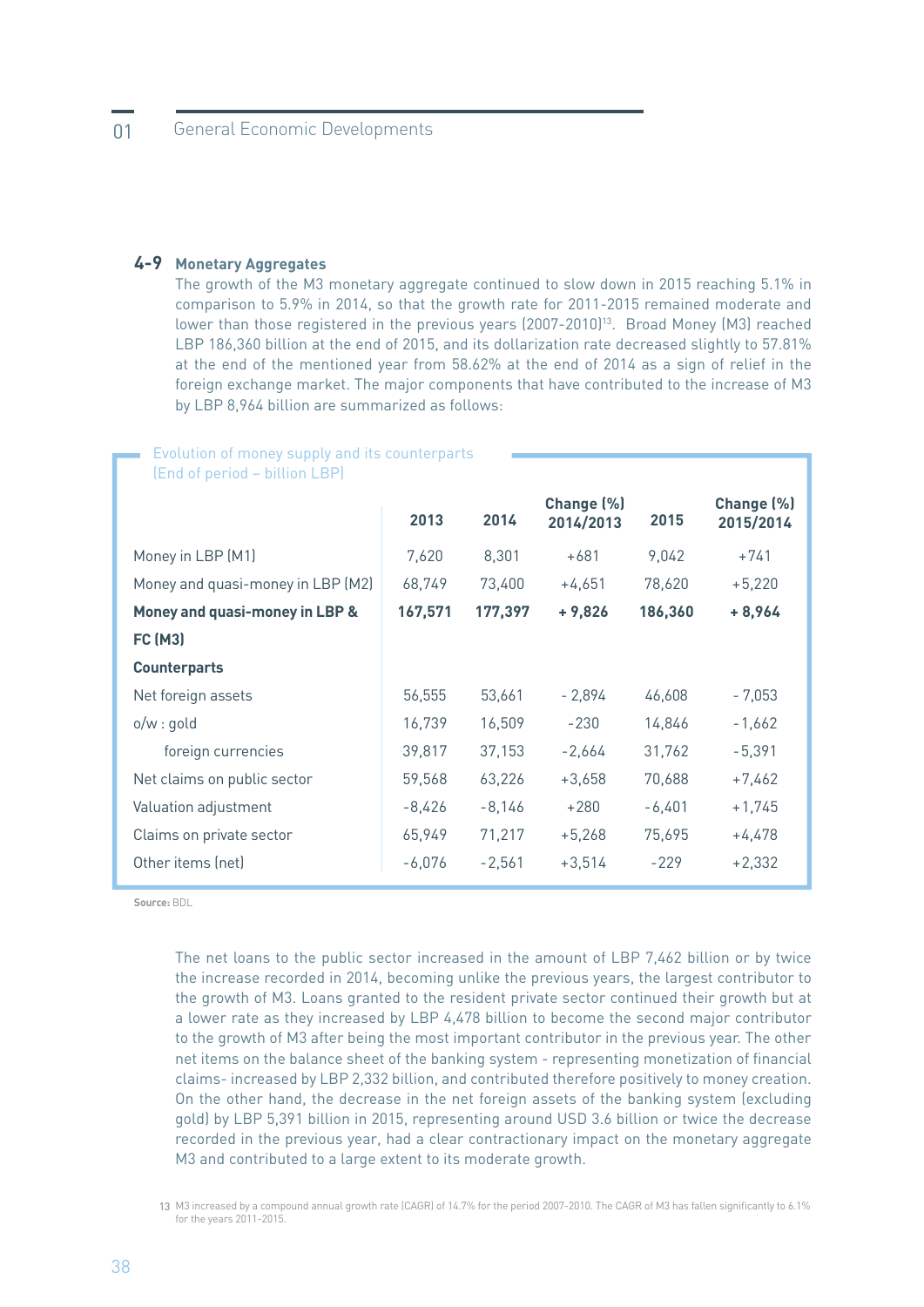## **Inflation 4-10**

According to data released by the Central Administration of Statistics, the CPI declined by -3.75% in 2015 – the first drop in prices in the last ten years-, after a moderate increase of 1.9% in 201414.

The decline in prices in 2015 came in the light of the weak growth in domestic demand in general (compared to the potential output), the sharp decline in world oil prices (by 45.7%), the continuous decline in the prices of food products internationally which came at a higher rate than previous years, in addition to the large depreciation of the Euro against the USD (more than 16%). In its part, the BDL works continuously at monitoring and sterilizing liquidity in order to contain inflationary pressures.

It is expected that year 2016 will be void of any inflationary pressures caused by external factors. In fact, average prices of oil and food products are expected to decline further in 2016 (in comparison to 2015), though at a slower pace, or at least to stay at the same low levels. In addition, the Euro is not expected to appreciate against the USD. Therefore, and in parallel to the weak expected economic growth, the inflation rate will probably remain negative or very low in 2016. It is worth mentioning that the IMF expected in its latest WEO report that the CPI will decrease by -0.7% in the stated year.

# V- EXTERNAL PAYMENTS

#### **Current Account and Balance of Payments**

- **5-1** According to the BDL, the estimated current account deficit in Lebanon declined to around USD 8.2 billion in 2015 compared to USD 11.8 billion in 2014 as the goods trade deficit (FOB)<sup>15</sup> decreased to around USD 13.1 billion from USD 15 billion over the two respective years, whereas the estimated surplus in the balances of services, transfers and income increased to around USD 5 billion from around USD 3.3 billion. Thus, the share of the current account deficit to GDP reached 16%. The decline in the trade deficit in 2015 came about in light of the sharp decrease in the prices of oil and other commodities and the appreciation of the USD versus several other key currencies, despite a drop in goods exports.
- **5-2** As for services trade, we mention the moderate improvement in tourism activity in 2015 for the second year in a row after its sharp decline in the preceding three years (2011-2013). The number of tourists to Lebanon increased at a rate of 12.1% in 2015 to reach 1,517,927 tourists according to the statistics of the Ministry of Tourism, but this figure stays far below the record level of 2010 standing at 2.2 million tourists. The largest increase in the number of tourists in 2015 came from Europe. The occupancy rate of Beirut 4 and 5 star hotels increased according to Ernst and Young to 56% in 2015 in comparison to 52% in 2014 (67% in 2010). The decline in the tourist activity in general and the one from the Gulf countries in particular in the last years happened largely due to the regional disturbances and the political and security situation in Lebanon.

<sup>14 + 4.8%</sup> in year 2013.

The goods trade deficit recorded in the balance of payments differs from the deficit published by the Lebanese Customs that adds the 15 following: re-exported goods, goods for processing, and repairs on goods.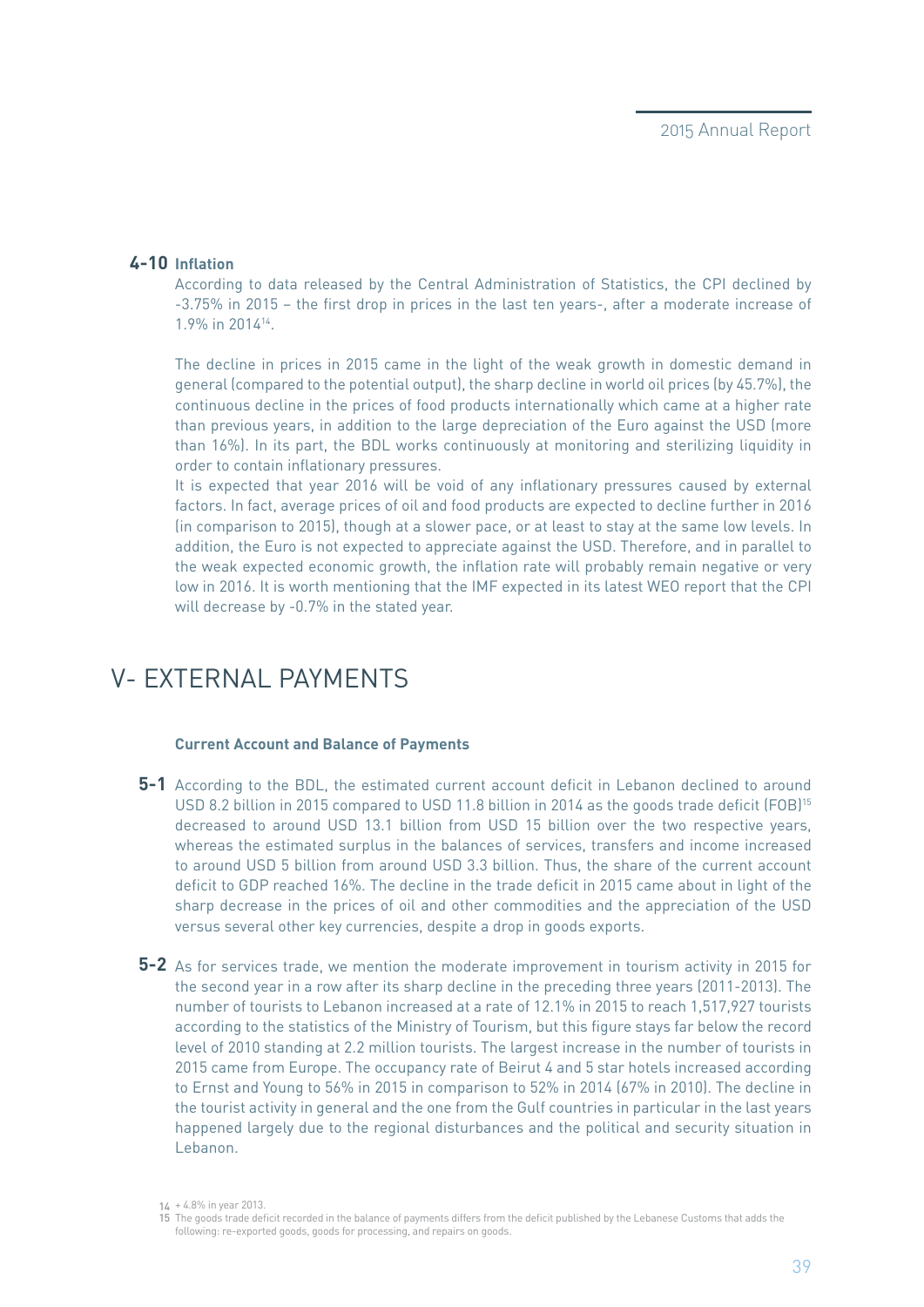# 01 General Economic Developments

- **5-3** The expatriates' remittances to Lebanon decreased by 3.3% in 2015 to reach USD 7.2 billion based on the latest estimates of the World Bank<sup>16</sup> compared to USD 7.4 billion in 2014 knowing that they sometimes differ from the figures estimated by the IMF and BDL. The BDL has stated that the net current transfers increased in 2015 to USD 3.4 billion compared to USD 2.3 billion in 2014. The decrease in the remittances could be attributed to the decline in oil prices and the slow-down in economic growth in the Gulf countries and some African and other countries where Lebanese are working. The remittances to Lebanon constituted 14% of the GDP in 2015 (compared to 15 % in 2014) which is one of the highest ratios in the world and the region. Lebanon occupies the 13<sup>th</sup> position in the world in terms of the amount of remittances, the 19<sup>th</sup> position in the world in terms of remittances as a share of GDP, and the second highest position in the region based on both criteria. The systematic and level of these remittances reflect the size of the Lebanese Diaspora in all parts of the world, its high level of competence and its continuous economic ties to its country and people.
- **5-4** The high current account deficit in Lebanon, which is determined largely by the goods trade deficit, is financed by the surplus in the capital and financial accounts, i.e. through the net capital inflows in various forms from direct investments, portfolio investments, deposits at banks, net loans from abroad to the public and private sectors, and others. Based on the levels of current account deficits stated above, which are estimates always subject to adjustment, and the balance of payments figures provided by the BDL, the net capital flowing to Lebanon would have obviously declined in 2015 to USD 5.1 billion.
- 5-5 Concerning the foreign direct investments whose size is estimated differently by various sources, several reports entirely agreed on their decline to Lebanon in the last years due to the internal and regional pressures.

The latest report of UNCTAD on world investments pointed out that net foreign direct investments to Lebanon reached around USD 1.2 billion in 2014 (2.4% of GDP) based on the latest available data compared to less than USD 1 billion in 2013 (USD 2.2 billion in 2012). Total foreign direct investments flowing to Lebanon based on the same source reached USD 3.1 billion in 2014 (6.2% of GDP) compared to USD 2.9 billion in 2013, knowing that the average for years 2008-2010 had exceeded USD 4 billion annually. It is to mention that foreign direct investments usually finance a large part of the current account deficits and are largely concentrated in the real estate sector differing from the nature of foreign direct investments in many emerging countries where they are diverse affecting several economic sectors.

**5-6** In conclusion and for the fifth year in a row, net capital inflows in 2015 could not cover the current account deficit contrary to the trend prevailing in the period 2002-2010. Despite the fact that the import bill benefitted in 2015 to a large extent from the decline in the price of commodities, exports of goods and net financial inflows to Lebanon –from remittances, service exports, and capital inflows- registered a significant decline in the given year. This resulted in a large deficit in the balance of payments in the amount of USD 3.4 billion in 2015 compared to a lower deficit reaching USD 1.4 billion in 2014, therefore the deficit during 2011-2015 reached around USD 1.9 billion annually on average.

The World Bank revised downward its estimate for remittance inflows in 2015 to USD 7.2 billion from previous estimates in October that have 16reached USD 7.5 billion. It also lowered its estimates for 2014 to USD 7.4 billion from previous estimates of USD 7.45 billion.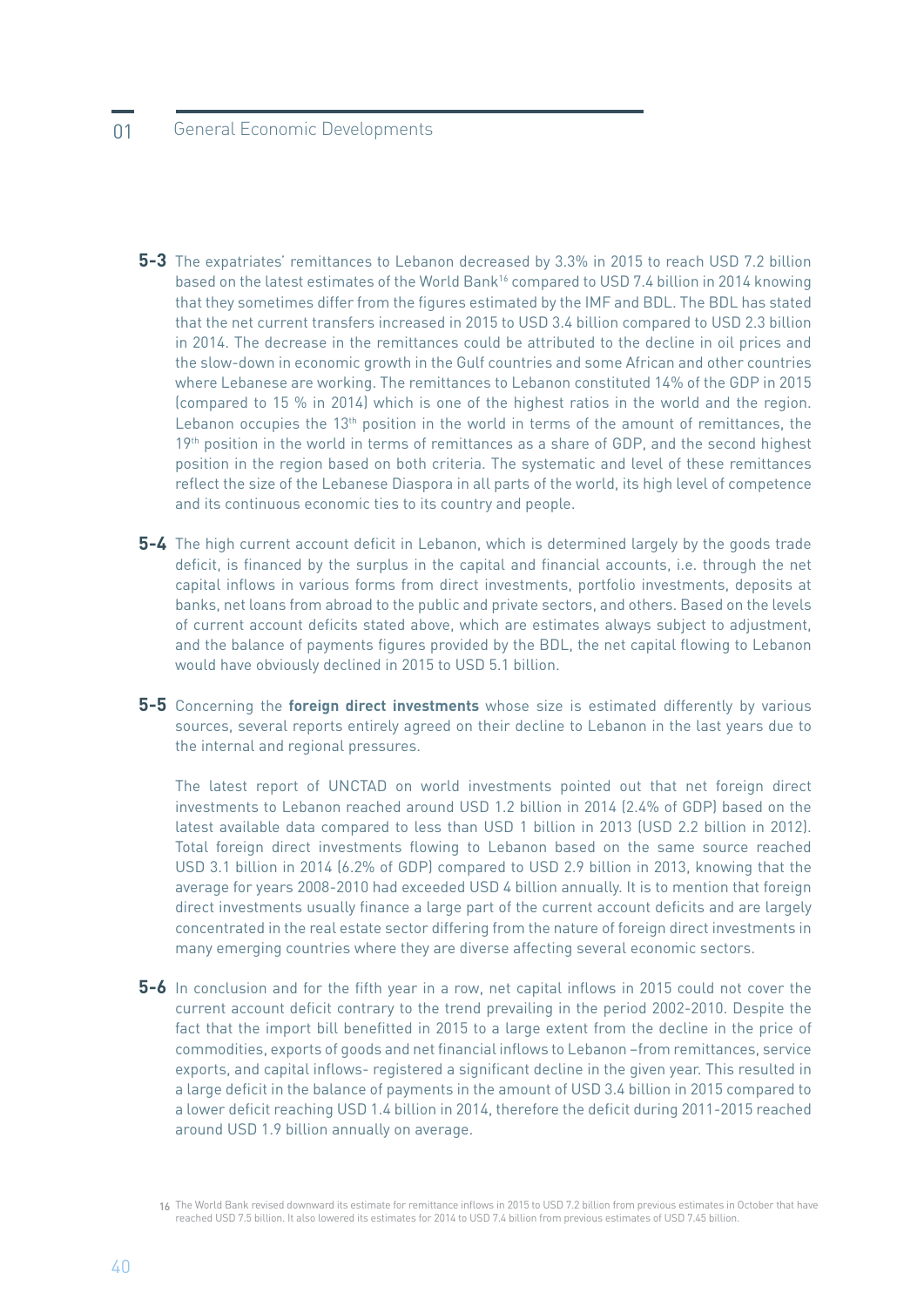The decline in financial inflows in its many forms comes as a reaction to the uncertain environment, the deterioration in the political and economic conditions in the country and the aggravation of the situation in Syria. Despite the fact that Lebanon still enjoys a high level of liquid assets in foreign currency accumulated over the last years, this does not excuse the concerned authorities from acting swiftly to reduce the deficit in the balance of payments to avoid weakening or depleting foreign currency reserves and thus weakening the immunity of the monetary conditions. This may force them to increase the interest rates especially in the presence of several factors related to the situation in the Arab region that may pressure toward a decline in the inflow of deposits and an increase in the cost of borrowing. To cite an example, in addition to the necessity to improve the political conditions and end the situation of political paralysis that we have been living in for the last two years, it is possible to take measures aimed at improving productivity, fighting corruption and reducing the cost of doing business. Passing the law of partnership between the public and private sectors and passing the decrees on gas resources will convey positive signs to international investors which will probably raise the inflow of capital in general and foreign direct investments in particular.

#### **Foreign Trade**

According to the High Council of Customs, the value of imported goods dropped significantly to **5-7** around USD 18.1 billion in 2015 compared to USD 20.5 billion in 2014 or by USD 2,425 million or 11.8%. This large drop is mainly attributed to the price effect as the imported quantities registered in general an increase, though weak, addressed in the next paragraph. The large fall in oil prices left its visible impact on the import bill in 2015 in addition to the decline in the world prices of food products and other commodities and in the value of the euro against the USD. The value of imported goods witnessed a decline for most customs items. The largest decline was recorded by the mineral products composed mostly of petroleum derivatives, by the amount of USD 1448 million or by 29.6 % whereas the imported quantities increased by 1.9%17.

The imported quantities registered a slight increase of 1.6% to reach 15,699 thousand tons in 2015 compared to 15,452 thousand in the preceding year with an increase in the quantities imported of some products such as the ones considered as essential necessities namely vegetable products, prepared foodstuffs, and petroleum products- due to the additional consumption needs in the country resulting from the enormous numbers of Syrian refugeeswhile the quantities imported of some other products declined namely the ones tied to the construction sector and some industries (partly resulting from a decline in their export activities). Even after careful examination of the change in quantities imported by product type, or after excluding some goods that weigh heavily or that were exceptional during the period of the study, we find that the results do not change much as imported quantities remained quasistable during 2015 in comparison to the previous year<sup>18</sup>.

<sup>17</sup> Out of some of the most important category of goods that registered a decrease in the value of imports and contributed, though to a lesser extent, to the decline in the value of imported goods in 2015, we mention: the base metals and articles of base metal whose imports declined by USD 340 million or by 22.7% and their imported quantities declined by 13.0%, the machinery and electrical equipment whose imports declined by USD 195 million or by 8.9 % while the imported quantities increased substantially (+113.9%) affected by the import of an electric transformer, the precious stones and precious metals whose imports declined by USD 154 million or by 15.8 % with the decrease in world prices and also in the imported quantities, and the live animals and animal products whose imports declined by USD 142 million or 13.5 % accompanied by a decline in import quantities of 7.5%.

For example, after excluding the mineral products that weigh heavy and whose imported quantities increased in 2015, the machinery and 18electrical equipment whose imported quantities showed an exceptional increase in the given year, the base metals and articles of base metal that weigh heavy and whose imported quantities have decreased, the imported quantities of all other product type would have registered an increase by 0.9 % in 2015.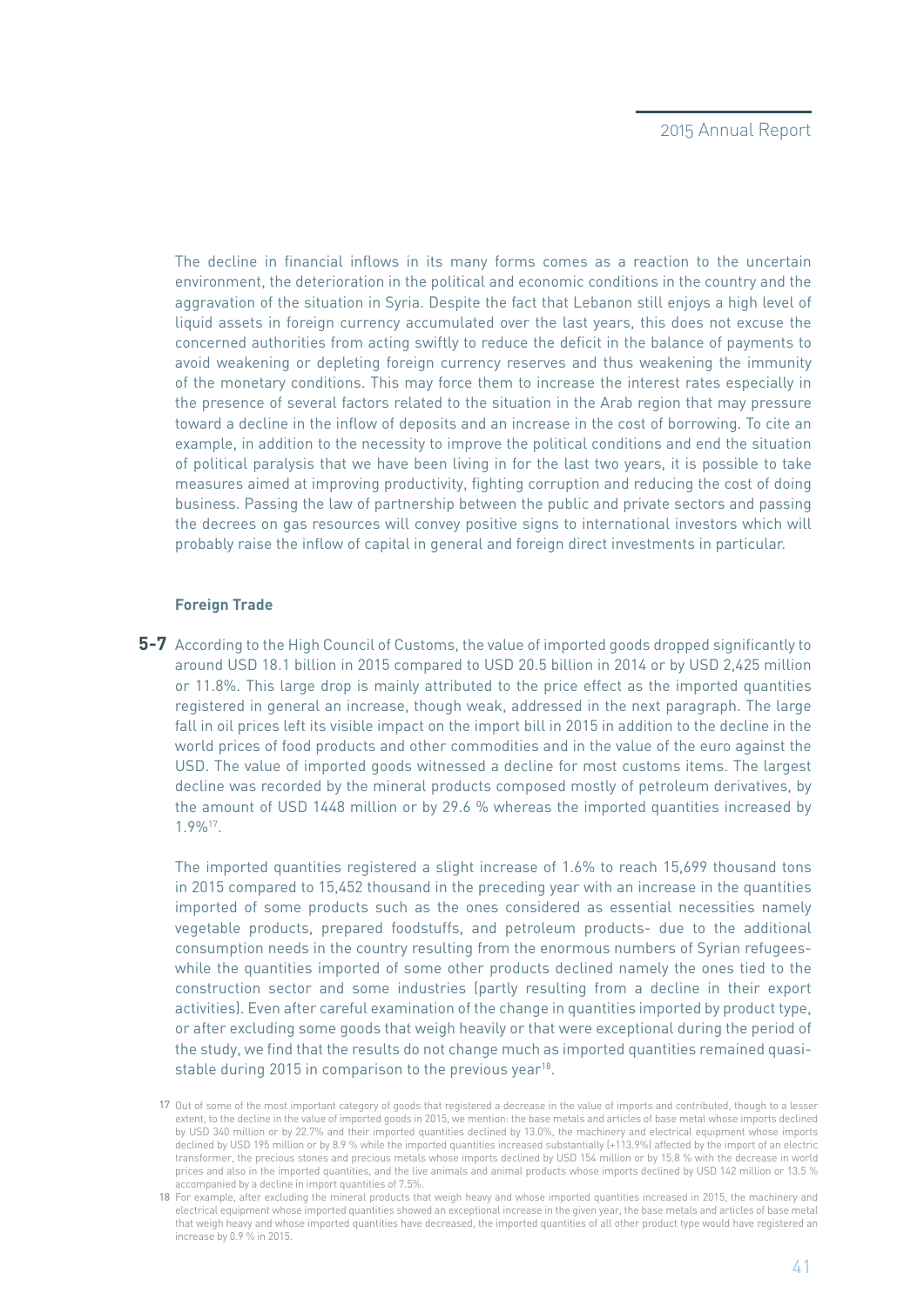Based on that, it could be said that the import bill benefitted to a great extent in 2015 from the decline in world commodity prices, especially petroleum prices whereas the quantities imported remained cohesive in general without a major change, with an increase in the imported quantities of some items, mainly necessary consumption products, and a decline in others.

#### Imports of goods

|                            | 2013   | 2014   | 2015    |
|----------------------------|--------|--------|---------|
| Value - USD million        | 21,228 | 20,494 | 18,069  |
| Change (%)                 | $-0.2$ | $-3.5$ | $-11.8$ |
| Quantities - Thousand tons | 15,868 | 15,452 | 15,699  |
| Change (%)                 | $+1.6$ | $-2.6$ | $+1.6$  |

**Source:** Customs Higher Council.

The two graphs below summarize the distribution of imported goods by type and country of origin in 2015.

#### **Main imported products in % of total in 2015**



**Source:** Customs Higher Council..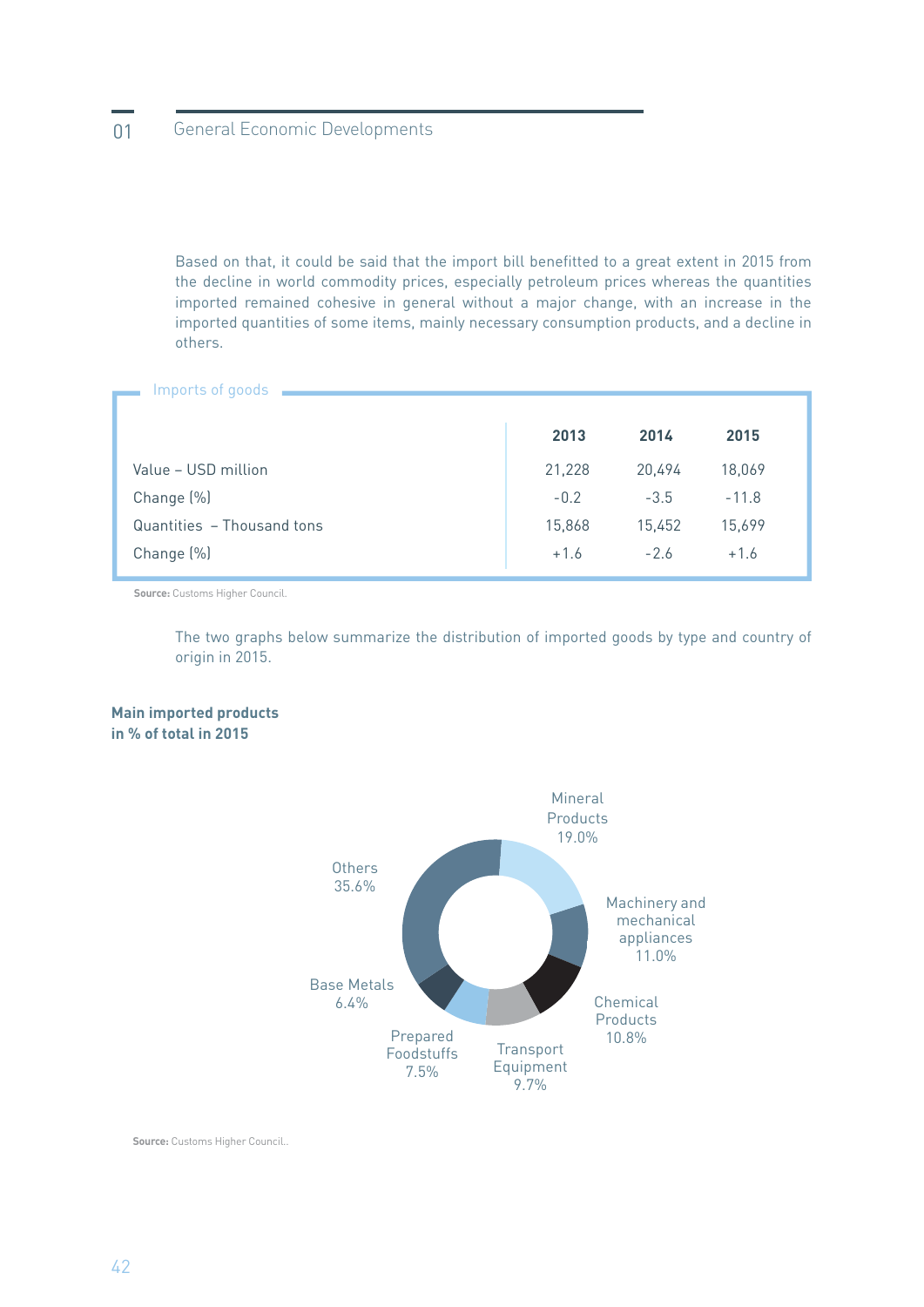## **Import by Countries of Origin in % of total in 2015**



**Source:** Customs Higher Council..

In another context, the value of exported goods continued its decline for the third year in a row **5-8** to USD 2,952 million in 2015 compared to USD 3,313 million in 2014, i.e. by USD 361 million and by 10.9% due to the quantity effect and price effect. In 2015, the value of exports was specifically affected by the continuous decrease in the value of precious and semi-precious stones and precious metals to South Africa and the closure of the crossing of Nassib which had a great impact on exports to the Arab countries.

The value of exports declined for most product type. However, the largest decline was recorded by the precious and semi-precious stones and precious metals (USD -108 million) destined especially to South Africa followed by base metals and articles of base metals (USD -60 million), paper and paperboard (USD -52 million)19. Thus, as an example, after excluding all mentioned types, the value of exports for all other products would have registered a less negative decline of 6.4%.

The quantity of exports decreased in 2015 substantially by 13.2% to 1,941 thousand tons. Most customs items recorded a decline in the exported quantities thus in different degrees among items. Getting into details and isolating some products, we find that the decline in quantities exported was less severe than the first impression as the total was affected by some goods that weigh heavy. Quantities exported of vegetable products declined by 151 thousand tons or by more than 50% of total export quantities, the quantity of mineral products exports (or petroleum derivatives) declined by 79 thousand tons, the quantity of exports of base metals

19 Then: the prepared foodstuffs (USD – 32 million), the machinery and electrical instruments (USD – 31 million).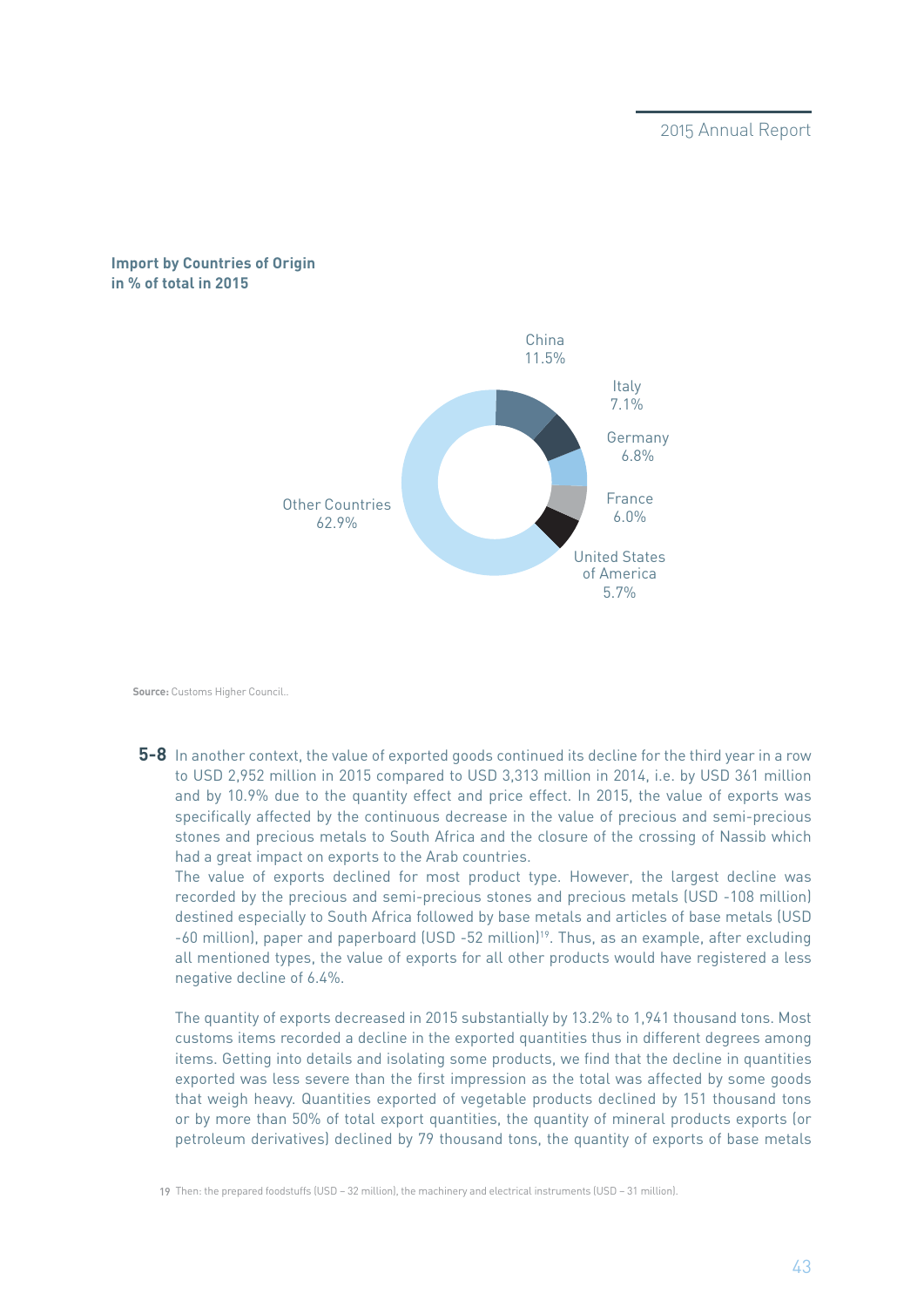and articles of base metal declined by 72 thousand tons. On the other hand, the quantity of exports of the prepared foodstuffs increased by 37 thousand tons. Thus, if we exclude vegetable products only, the quantity exported of other products would have recorded a decrease by 8.8%. After excluding all of the products mentioned above from the total, the quantity exported of other products would have declined by 4.1%.

In conclusion, exports of goods have recorded a large decline in 2015 in quantity and value, but when we get into the details to exclude some items, this decline becomes more moderate or less severe concerning the other goods, or in other words, this large decline cannot be generalized over all products.

#### **Exports of Goods to the Arab World**

The value of exported goods to the Arab countries, which is considered the primary export market for Lebanon, declined to USD 1,590 million in 2015 compared to USD 1,729 million in 2014, i.e. by USD 139 million or 8%. The exported quantities to the Arab countries also substantially declined in 2015 by 17.9%, related specifically to the decline in the export quantities of vegetable and mineral products which weigh heavy. Thus, this result changes so that the decline in quantities to the Arab countries becomes more moderate if we make some exceptions. The export of goods to most Arab countries declined in 2015 in value and quantity, contrary to what happened in 2014 when this decline resulted almost completely from the decrease in mineral products exports to Syria.

Thus, it can be said that 2015 witnessed a decline in exports to the Arab countries after exports stayed cohesive in general until the end of 2014. This decrease covered most Arab countries for the first time since the beginning of the Syrian crisis. This was tied to a large degree to the closure of the crossing of Nassib which is the main land gateway between Lebanon and the Gulf countries.

|                            | 2013    | 2014    | 2015    |  |
|----------------------------|---------|---------|---------|--|
| Value - USD million        | 3,936   | 3,313   | 2,952   |  |
| Change (%)                 | $-12.2$ | $-15.8$ | $-10.9$ |  |
| Quantities - Thousand tons | 2,776   | 2,236   | 1,941   |  |
| Change (%)                 | $+6.7$  | $-19.5$ | $-13.2$ |  |

#### Exports of goods

**Source:** Customs Higher Council.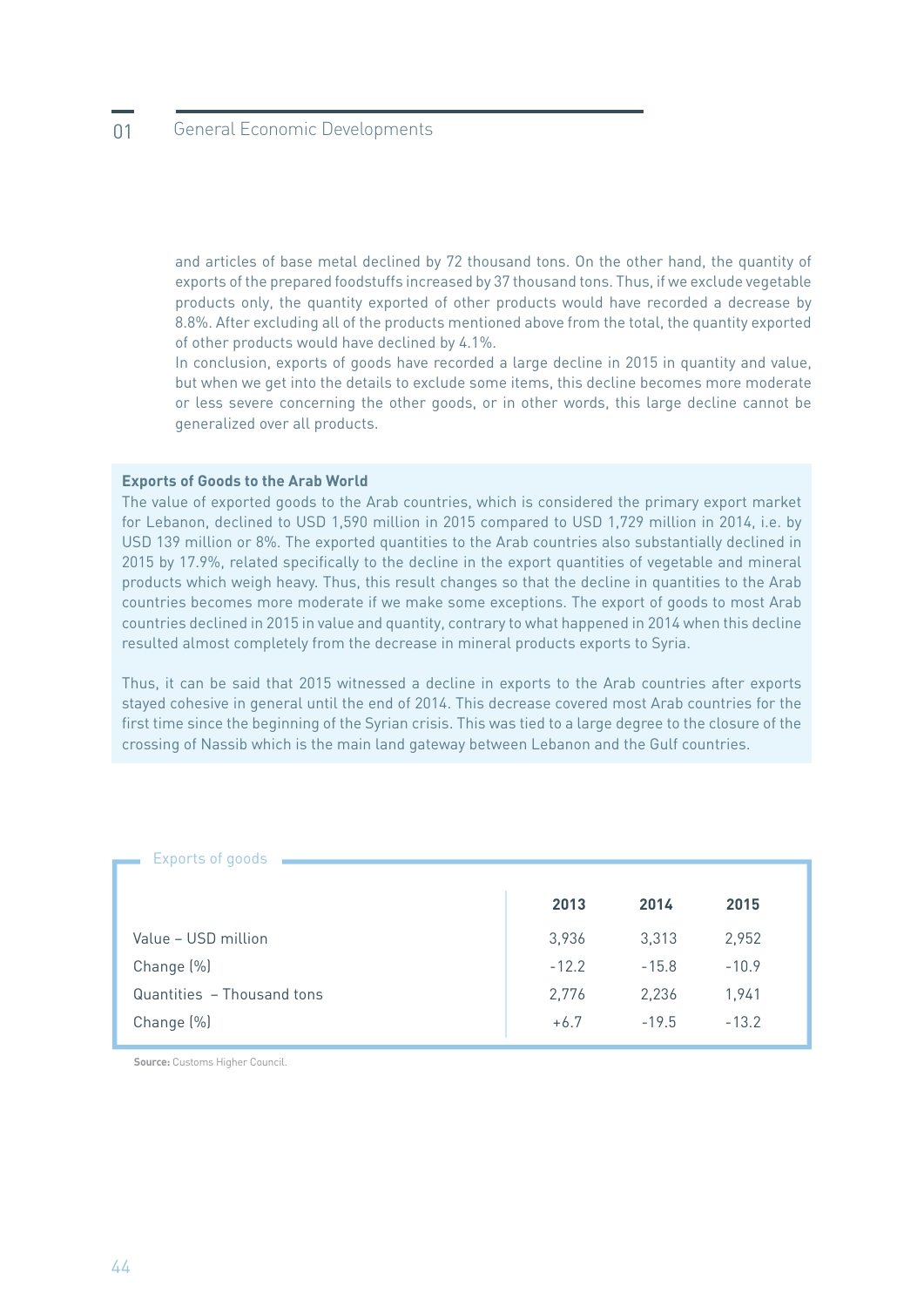The two graphs below highlight the most important Lebanese exported goods and the most important countries that Lebanon exported to in 2015.



**Source:** Customs Higher Council..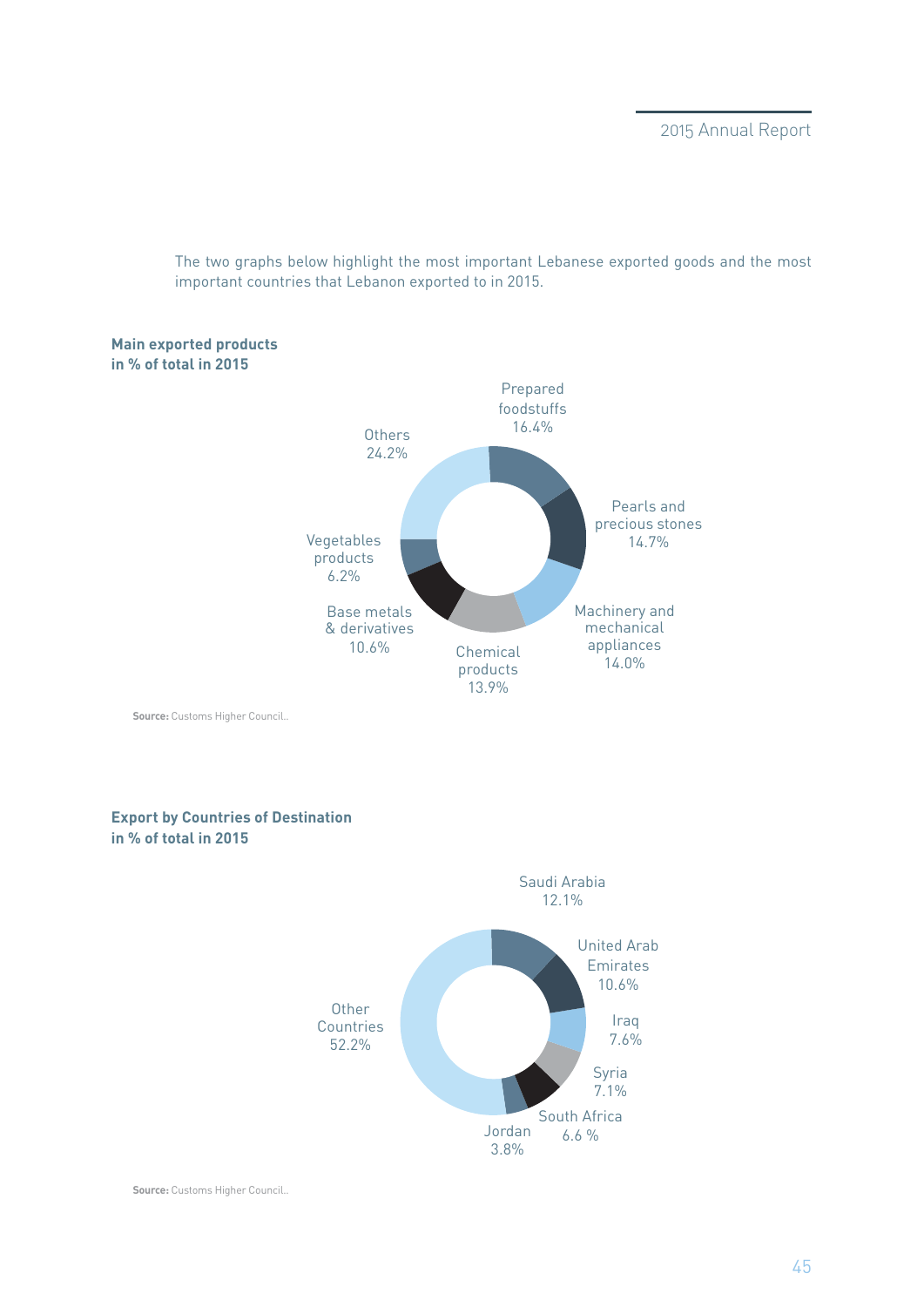

#### **Lebanon foreign trade (million USD)**

**Source:** Customs Higher Council.

# VI- BANKS AND THE FINANCING OF THE ECONOMY

6-1 In a challenging operating environment, the decline in financial inflows from abroad and the weak economic activity limited the expansion of the total assets of commercial banks in Lebanon in 2015 as in the previous year. This expansion relies largely on the growth in the deposits of the resident and non-resident private sectors and is financed by external capital inflows and the lending activity to the economy in its private and public sectors. Thus, the contribution of the external factor or financial inflows was weak due to the continuation of the Syrian crisis and its negative internal political and economic repercussions and because of the unstable situation in the region as a whole. The contribution of the internal factor, especially the public sector, was also weak due to the current fiscal policy, and the absence of the general budget and minimum expenditure especially the investment one. In addition, there was a decline in bank lending to finance the needs of the public sector with the BDL compensating and the state using some of its deposits to cover what remains. The contribution of the private sector was better even though it remained lower than what could have been achieved in normal circumstances and in light of the support provided by monetary policy through the incentive package previously mentioned.The internal and external factors mentioned above and the weak internal economic situation necessitated reinforcing the deposits and liquidity at the BDL and thus protecting monetary stability.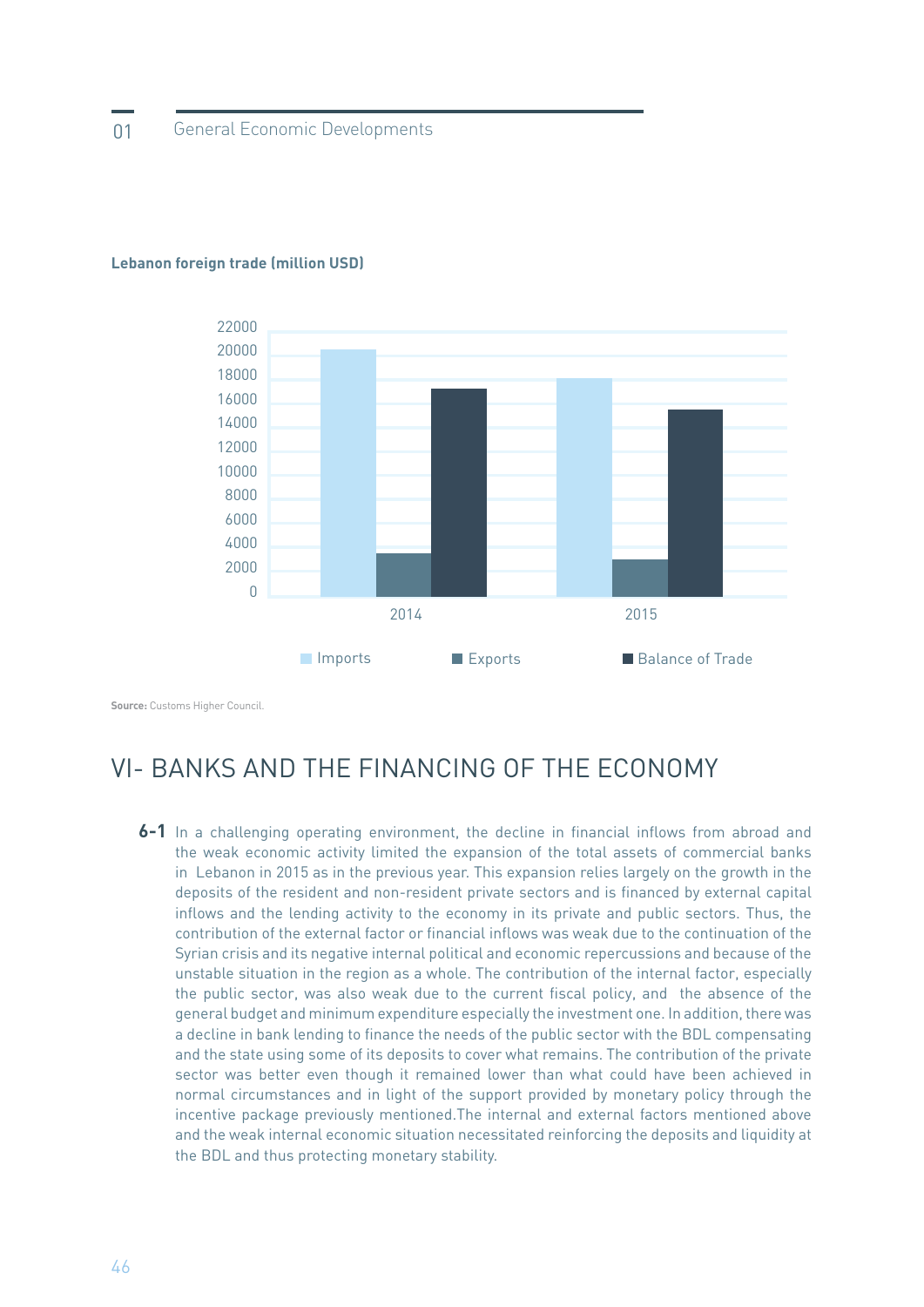- 6-2 Based on these facts and developments, the consolidated balance sheet of commercial banks operating in Lebanon reached almost USD 186 billion at the end of 2015 compared to USD 175.7 billion at the end of 2014, thus registering an increase in sources/uses of funds amounting to USD 10.3 billion or by 5.9% in 2015 (compared to an increase of USD 10.9 billion or 6.6% in 2014). In 2015, the increase in the balance sheet was distributed over the deposit base (71.1% of resources increase), capital account (9.1% from the additional resources), and other sources of funds especially interbank operations (19.8% of additional resources).
- 6-3 At the end of 2015, deposits at commercial banks operating in Lebanon reached USD 155 billion (o/w 20.6% from deposits of non-residents) without considering deposits of specialized banks and off-balance sheet fiduciary deposits reaching USD 2.4 billion and USD 3 billion respectively at the end of the mentioned year. The growth in deposits was enough to finance the needs of the economy, and reinforce the foreign currency reserves at the BDL. We also mention that the capital of the commercial banks in Lebanon reached USD 16.7 billion at the end of 2015, representing around 9% of total assets and close to 14% as an international capital ratio computed based on the Basel accord. This level of capitalization is considered acceptable even good by international standards and is in line with various risks that banks are exposed to in their work.
- Banks used the increase in their sources of funds to lend the private sector (USD + 3.3 billion) **6-4** or 32.3% of the uses of funds. The loans to the resident private sector reaching USD 48 billion at the end of 2015 represented 96% of GDP compared to 91.6% at the end of 2014. Banks also used part of the growth in their sources of funds to lend the public sector (4.4% of the increase) as they subscribed in Eurobonds issued by the Treasury in February and November 2015, and in Treasury bills in LBP of the 7 and 10 years categories in light of their lack of interest to subscribe to categories less than seven years due to the existing interest rate levels, so they were satisfied in renewing maturing instruments. Banks also used part of the growth in their sources of funds to comply with required reserves and the required deposits and liquidity. Banks deposited the remaining part of their resources at the BDL in CDs in LBP & foreign currencies and as free deposits. It is to mention that the whole increase in vault and reserves at the BDL reached USD 7.1 billion in 2015. We finally mention that fixed assets increased by around USD 522 million, as a sign to the investments that banks did in their buildings and equipment, systems of operations and in internal procedures.
- Loans to the resident and non-resident private sectors net of doubtful loans reached USD **6-5**54.2 billion at the end of 2015 (of which 11.4% to non-resident private sector), registering an increase of 6.5% in 2015 compared to a higher increase of 7.4 % in 2014. This increase resulted largely from the special lending programs offered by the BDL through the incentive package at low cost to banks to be relent also at low cost to the private sector. The housing and technology sectors benefitted for the most from these loans. The support of the BDL to the knowledge economy **based on circular no 331** started giving the desired results in terms of banks investing in this sector, with a financing ability of around USD 623 million that banks can invest in this domain. We remind that the purpose of this circular is to activate the mechanisms of establishing new promising companies that could be transformed in the future to companies capable of enriching the national wealth and creating new job opportunities. At the time of preparing this report, banks had financed investment funds and emerging companies by close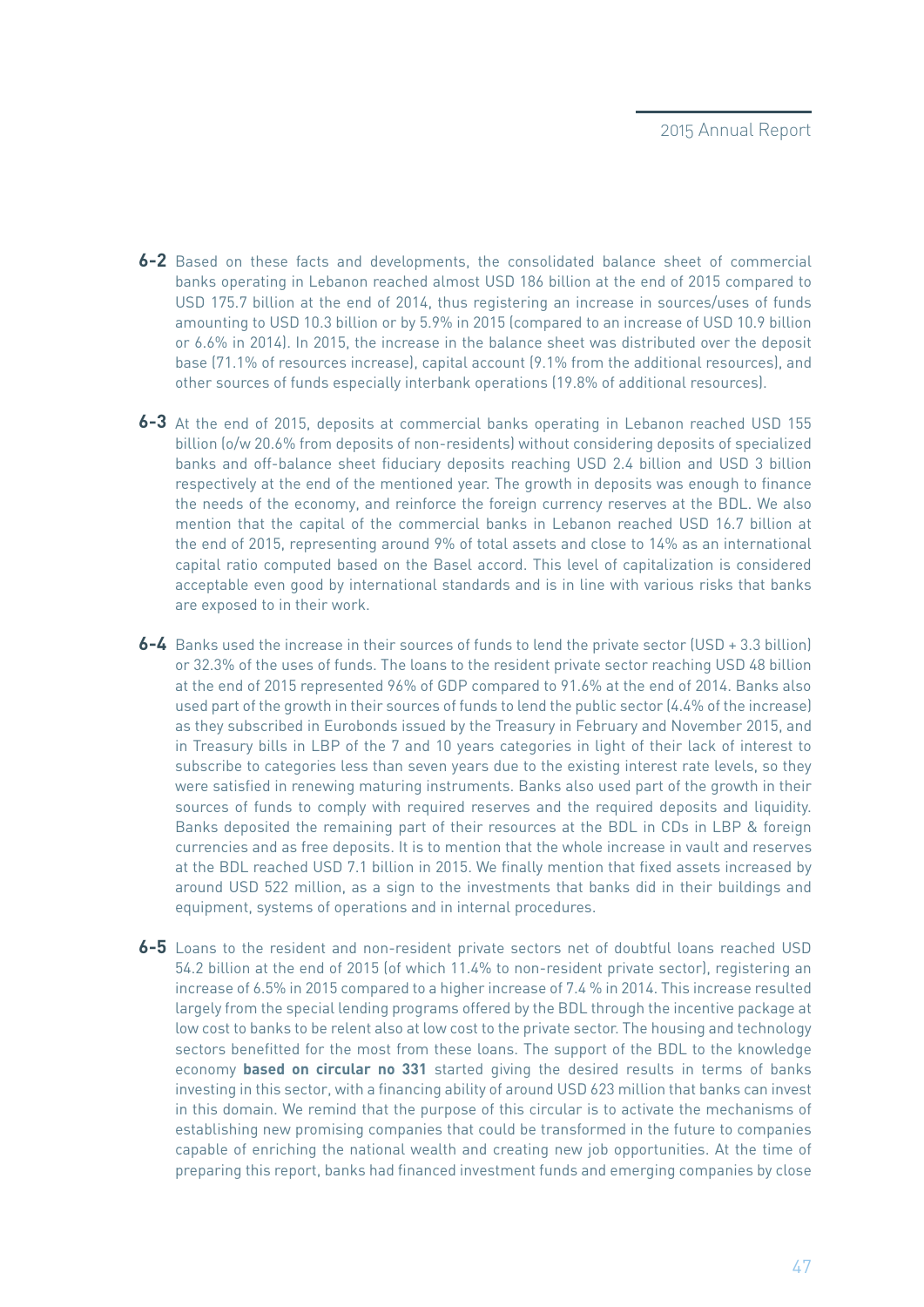to USD 243 million. It is expected that the future of the Lebanese economy will be based to a great extent on the sector of the knowledge economy in addition to the financial sector and the sectors of gas and energy.

- At the end of 2015, loans to the public sector amounted to USD 37.8 billion compared to USD **6-6** 37.4 billion at the end of 2014, thus increasing by 1.2% with these loans representing 75.6% of GDP. This slight increase is attributed to the subscription of banks in Treasury bills in foreign currencies that were issued in two batches: The first in February in the amount of USD 2.2 billion and the second in November in the amount of USD 1.6 billion. The portfolio of banks from Eurobonds increased from USD 16,311 million at the end of 2014 to USD 17,645 million at the end of 2015. In comparison, and despite the subscription of banks in long-term Treasury bills in LBP of 7 and 10 years categories due to their yields, their portfolio of bills in LBP decreased from LBP 31,564 billion to LBP 30,243 billion at the end of the two mentioned periods respectively due to their lack of interest in subscribing in categories less than seven years and be satisfied with renewing maturing instruments. Thus, the share of banks in Lebanon in financing total public debt, decreased from around 56% in 2014 to around 53.3% at the end of 2015 while the share of the BDL increased from 20.8% to 25.4% in the two mentioned dates respectively.
- Banks in Lebanon though remain the main financier of the public sector needs even if the **6-7** financing size differs from one period to another taking into consideration liquidity, risk and other matters. The banks' financing to the state in Lebanon represents 25% of their total deposits in comparison to 23% in the Arab countries, while the figures for Europe and the USA remain below this level. Governments in Europe and the USA finance themselves directly from the markets or by subscriptions of individuals and institutions in bonds issued by the governments or sovereign bonds. Here, we mention that the share of the private sector from bank loans has started exceeding the share of the public sector since 2010 and is increasing.
- Lebanese Banks adopt a clear and transparent policy which is being implemented for more than **6-8**two decades relying on legislations and systems existing in Lebanon on one hand, and based on the public interest and the safe professional principles that require protecting the deposits of customers and safeguarding the banks' relationships with the international correspondent banks on the other. Thus, Lebanese banks with a support from the monetary and supervisory authorities comply with international standards especially ones concerning money laundering and terrorist financing issued by FATF-GAFI, OECD, The Basle Committee, IMF, World Bank, and the G20. Banks also commit to what other banks operating in the international sphere do to especially US and European correspondent banks. The BDL issued in the last years a number of basic and intermediate circulars related to the subject of combating money laundering and terrorist financing stressing the compliance with international standards and reinforcing the organizational framework. Some of these circulars relate to revising the financial and banking operations control to combat money laundering and terrorist financing. The BDL issued in December 2015 basic circular no. 136 addressed to banks, financial institutions and other institutions subject to its licensing and supervision to apply United Nations decisions no. 1267 (1999), no. 1988 (2011), no. 1989 (2011), and the ensuing decisions, so that banks have to check regularly the webpage of the said council.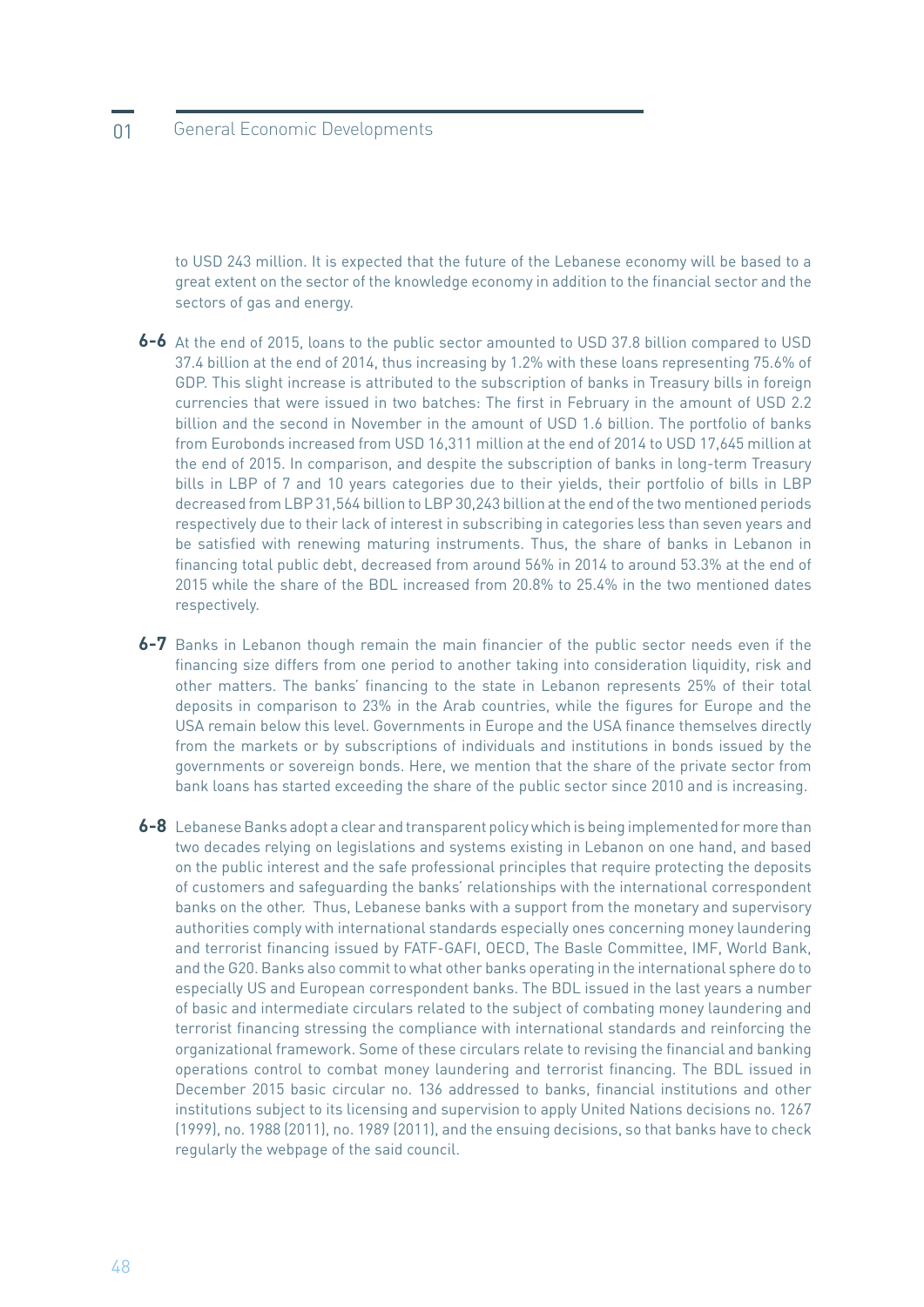- The BDL issued the circulars governing dealing with correspondent banks as it is required of **6-9** banks to be fully cognizant of the laws and systems that govern correspondent banks abroad by their local authorities or legal international organizations. We mention basic circular no. 126 issued in 2012 that calls for respecting legal provisions which govern correspondent banks. For this purpose, the Association organizes regular visits to the financial capitals in Europe and the USA to strengthen the relationships with correspondent banks for the sake of Lebanese banks and link with the official governments and the international financial and monetary authorities.
- **6-10** The four financial laws passed by the parliament in November 2015 reflect the commitment of the Lebanese government in addition to the banks to the rules of work and the adopted international banking and financial standards especially the American ones related to the functioning of foreign banks in the US market. This is because most of the operations of the Lebanese banking sector with the outside world, the financing of Lebanon's external trade and the remittances of the Lebanese take place in USD through correspondent accounts with banks in New York City. Thus, these laws protect Lebanon from any international financial isolation, keep it out of any sanctions and prevent placing its name on international black lists. The four laws are: First, the joining of Lebanon of the United Nations Convention on combating terrorism; second, declaring the cross-border transportation of money given that this does not imply preventing money from crossing but declaring the amount in case it exceeds USD 15 thousand; third, exchanging of tax information to combat tax evasion which is required by OECD; and fourth, introducing major amendments to the law on fighting money laundering in accordance with FATF-GAFI which has considered Lebanon lately as fulfilling all international conditions. Banks are also committed to apply international sanctions as this is of the necessary requirements allowing them the safety and continuity of their operations through the international financial system. This issue applies to BDL basic circular no. 137 on the proper dealing with the US law issued on 18/12/2015 and its applied systems, as the Lebanese banks took the necessary measures for its proper application, to safeguard the highest interests of Lebanon and the safety of its banking and financial systems.